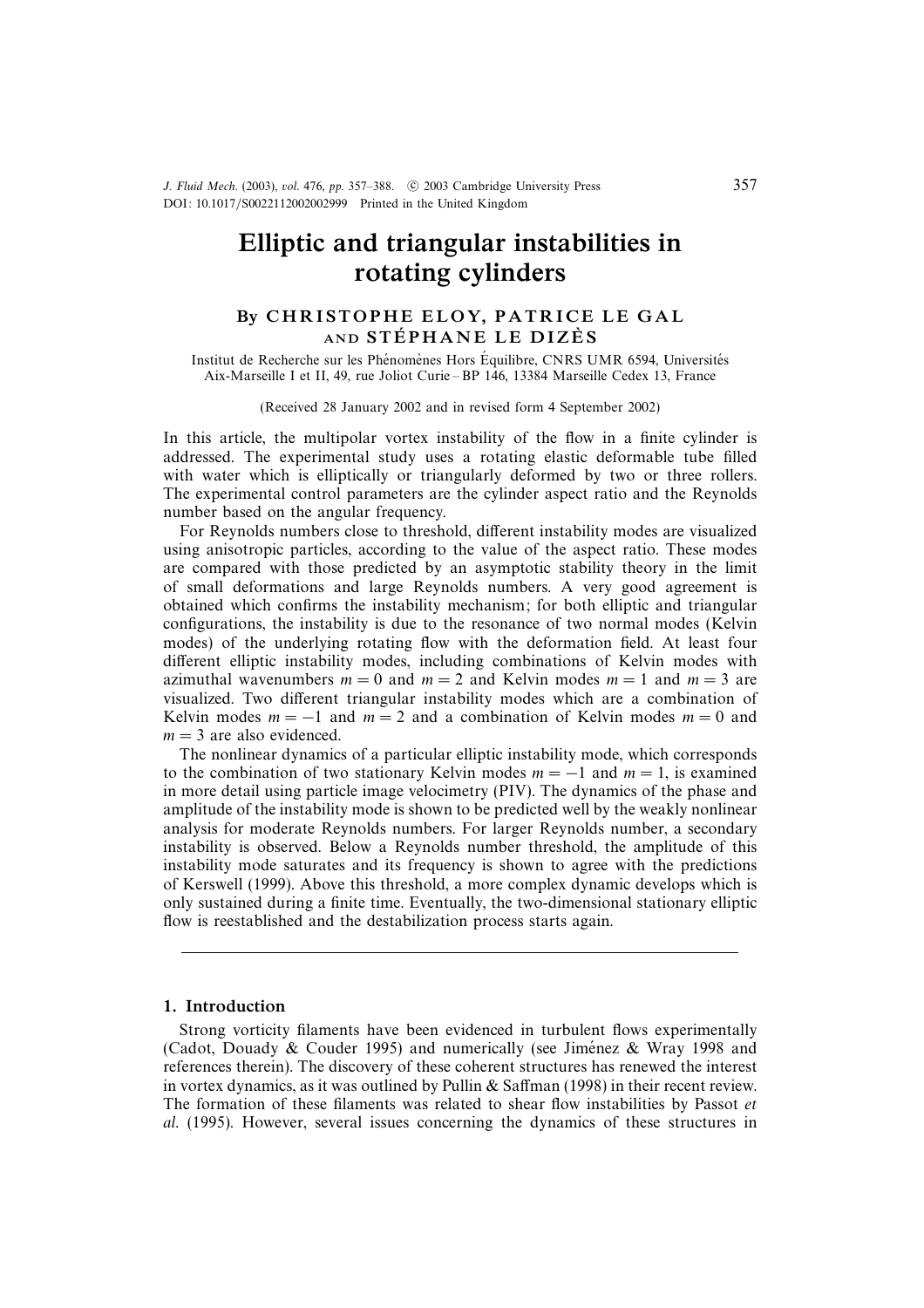turbulent flows and their breakdown are still open. In recent numerical simulations of transition to turbulence of gravity waves, Arendt, Fritts & Andreassen (1998) showed the presence of Kelvin modes on vortex filaments which cannot be explained by the usual vorticity tilting and stretching arguments. One aim in this study is to provide a possible mechanism for the apparition of these modes in terms of an instability of vorticity filaments caused by the surrounding turbulent flow: namely the multipolar instability.

A model commonly used for vorticity filaments in turbulence is the Burgers (1948) vortex. This axisymmetric vortex, of Gaussian vorticity profile, is a stationary solution of the Navier–Stokes equations for which viscous diffusion is exactly compensated by axial stretching. Moffatt, Kida & Ohkitani (1994) (see also Ting & Tung 1965) showed that an external strain field would induce a first-order correction to the Burgers model which deforms the streamlines inside the core from circles to ellipses. Using numerical simulations of turbulent flows (Kida & Ohkitani 1992), Moffatt *et al.* (1994) also showed that the energy dissipation field of vortex filaments is reproduced remarkably well by this elliptically distorted Burgers vortex. Prochazka  $\&$  Pullin (1998) later showed the bi-dimensional stability of Moffatt *et al.*'s (1994) solution but Eloy  $\&$  Le Dizes (1999) established its sensitivity to the tri-dimensional *elliptic instability*. This instability could explain the appearance of Kelvin modes on the filament since they are its natural modes.

The elliptic instability was (re)discovered by Pierrehumbert (1986) and Bayly (1986) in the context of parallel shear flows as a secondary instability of Kelvin–Helmoltz vortices (see also Bayly, Holm & Lifschitz 1996 and references therein). However, the first stability studies of vortices with elliptic streamlines are due to Gledzer et al. (1975), Moore & Saffman (1975) and Tsai & Widnall (1976). In a recent review, Kerswell (2002) stressed how the elliptic instability has been discovered in the 1970s and then rediscovered in 1986 in a different context (see this review for a comprehensive bibliography on the subject). The physical mechanism of this instability can be understood as follows. First, we should assume the existence of Kelvin modes which are neutral normal modes characterized by their axial wavenumber, azimuthal wavenumber and frequency  $[k, m, \omega]$ . Then, the elliptic deformation of the streamlines should be interpreted as an intrinsic mode of characteristics  $[k, m, \omega] =$  $[0, \pm 2, 0]$ . The instability mechanism is a triadic resonance of this intrinsic mode and two Kelvin modes of the same axial wavenumber, same frequency and azimuthal wavenumbers differing by 2. Moore  $\&$  Saffman (1975) showed that combinations of stationary ( $\omega = 0$ ) and helical ( $m = \pm 1$ ) Kelvin modes are always resonant and unstable. However, as pointed out by Billant, Brancher & Chomaz (1999), the elliptic instability is not limited to these particular combinations. Indeed, Eloy  $\&$  Le Dizes (2001) analysed all the possible resonances for the Rankine vortex and demonstrated that a combination of a bulging Kelvin mode ( $m = 0$ ) and a splitting mode ( $m = 2$ ) could appear spontaneously.

The mechanism of the elliptic instability has been generalized to flows with higher azimuthal symmetry by Le Dizès & Eloy (1999) and Eloy & Le Dizès (2001). It appears that a vortex subject to an *n*-fold multipolar strain field is always unstable if  $n = 2$ , 3 or 4, giving rise to what has been called the *multipolar instability*. For symmetry of higher degree, the flow is unstable only if the external strain field is sufficiently strong.

The experimental study of the elliptic instability began with the pioneering work of Gledzer et al. (1974, 1975). They used a rigid cylinder of elliptic cross-section (an ellipsoid in their 1974 paper) filled with water seeded with reflective particles. This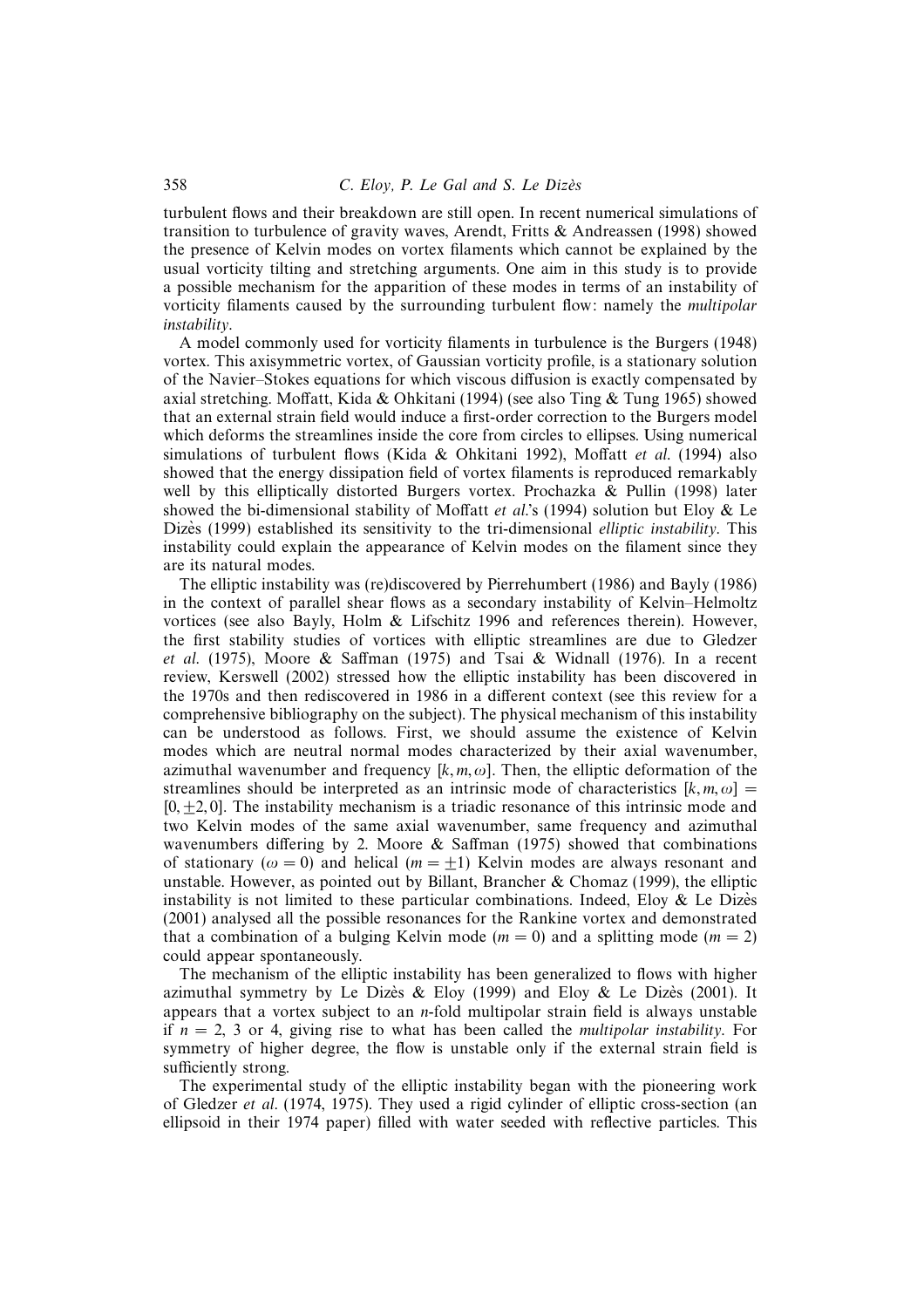container was rotated until solid-body rotation was reached and then it was sharply stopped. During the transient decay of the flow, the streamlines are elliptical and this may lead to the elliptic instability. Later Chernous'ko (1978) used the same set-up and studied the wavelength of the instability as a function of two control parameters of the experiment: the eccentricity of the elliptic cylinder and its aspect ratio. His results agree remarkably well with the theoretical prediction of Gledzer & Ponomarev (1992) for undulating modes (a combination of two stationary helical Kelvin modes). Nevertheless, this set-up has two main inconveniences: first, the instability develops on a transiently decaying flow (thus during a limited time); and a competitive centrifugal instability appears near the wall. To avoid the shortcomings of Gledzer's experiment, Malkus (1989) and Malkus & Waleffe (1991) used a deformable elastic cylinder rotated at constant angular speed. Using a belt or two rollers, this cylinder could be deformed elliptically, such that the axes of the ellipse were kept still in the laboratory frame. This experiment produced a stationary elliptic basic flow on which the undulating modes already reported by Gledzer et al. (1975) were observed. This experiment showed the intermittent character of the instability at high rotation rate. Indeed, the amplitude of the instability modes was not observed to saturate in the regimes studied; a cycle of instability growth, mode breakdown and relaminarization took place, as will be described in detail.

Besides the physics of small-scale turbulent structures, another important field where the elliptical instability could have a considerable interest is astro- and geophysics. Indeed, the tidal effects experienced by rotating planets or other astrophysical objects created by the proximity of others are of great interest. In particular, we can easily imagine that the Earth molten iron outer core is deformed by the gravitational strains of the Moon and Sun and therefore is subject to an elliptical instability. Kerswell (1994) estimated that the global loss due to friction and ohmic dissipation has the same order of magnitude as the growth rates of unstable modes in rotating spheroids. Thus, the energy gained by the elliptic instability could very well be part (with convective and precessional instabilities) of the energy source required to sustain the geodynamo effect. For instance, Kerswell & Malkus (1998) interpreted Io's magnetic signature by the distortion of its inner molten core due to the gravitational field of Jupiter. The first experiments on rotating flows inside ellipsoids were due to Gledzer *et al.* (1974). Later, a series of experiments and calculations by Aldridge *et al.* (1997) and Seyed-Mahmoud, Henderson & Aldridge (2000) also showed the existence of such an instability inside a rotating deformable shell which models the Earth's interior with its inner solid core. Note that, in this particular geometry, the mathematical existence of inertial waves deserves its own particular mathematical analysis (Rieutord & Valdetarro 1997).

In addition, the elliptic instability was observed in open flow configurations such as counter-rotating (Leweke & Williamson 1998a) and co-rotating vortex filaments (Meunier & Leweke 2001, 2002). It was also identified as a mechanism for secondary instability in parallel shear flows (Bayly, Orszag & Herbert 1988) and wakes (Leweke & Williamson 1998b).

In the present study, we investigate the elliptic instability and its generalization to the 'triangular' instability both experimentally and theoretically. Our work can be viewed as a continuation and a generalization of earlier studies by Malkus and coworkers (Malkus 1989; Malkus & Waleffe 1991). It is also a more detailed account of the results briefly reported in Eloy, Le Gal & Le Dizes (2000). The paper is organized as follows. In §2, the set-up and the experimental procedure are presented. In §3, the theoretical linear stability of this flow is addressed using asymptotic analysis in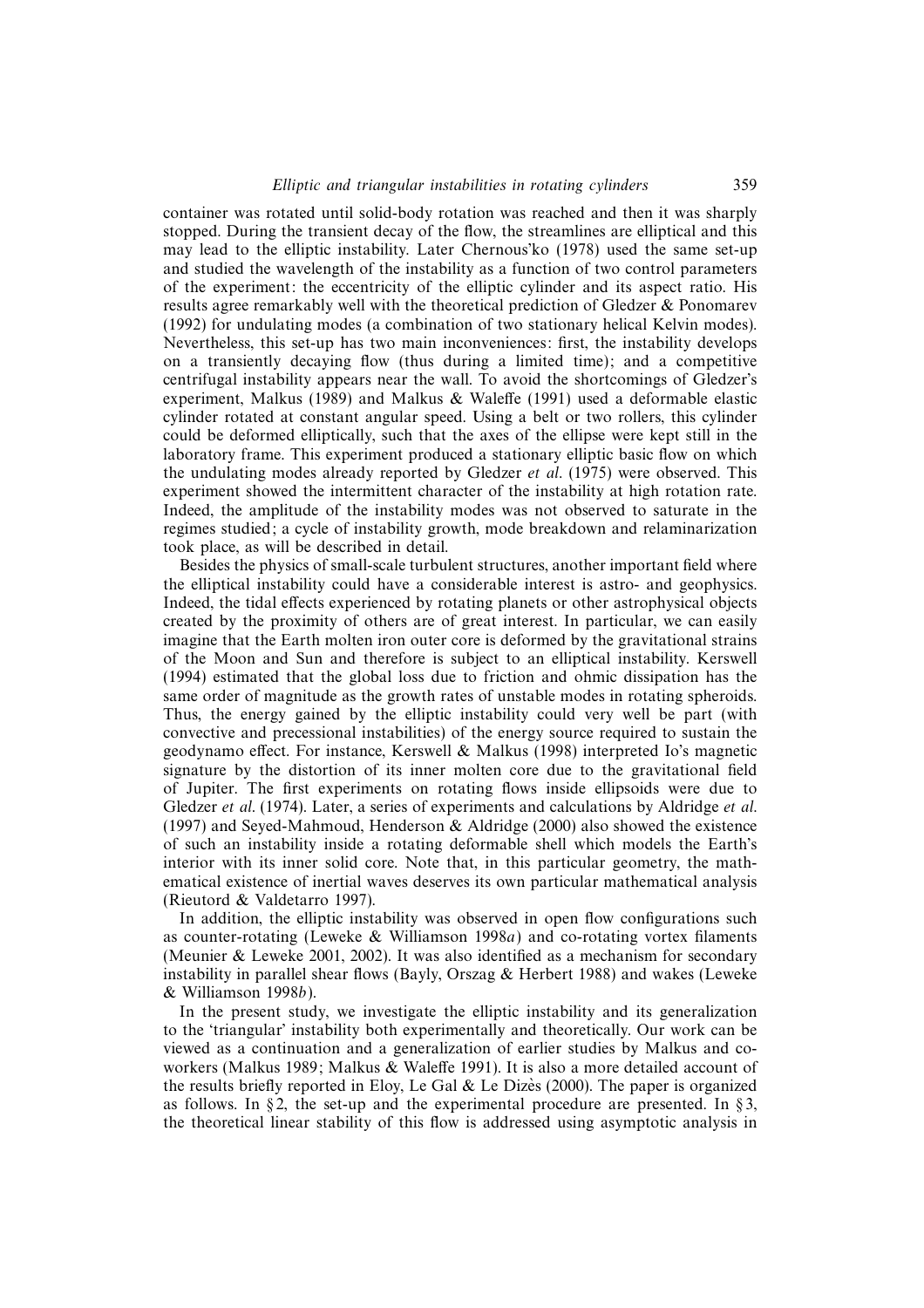

Figure 1. Experimental set-up. A plastic deformable cylinder, filled with water is rotated at constant angular speed  $\Omega$ . Two or three rollers can be positioned to apply a dipolar or tripolar constraint on the cylinder.

the large-Reynolds-number and weak-deformation limits. This allows us to take into account viscosity and finite cylinder aspect ratio which are shown to select particular modes in § 3.2. The experimental results obtained by visualization and particle image velocimetry (PIV) measurements are presented in § 4 for low- and high-Reynoldsnumber flows. Theoretical and experimental instability diagrams are compared in § 4.1 for both elliptic and triangular configurations. Sections 4.2 and 4.3 focus on the weakly nonlinear regime and the intermittent cycle of the stationary mode of the elliptic instability. Finally, the results are summarized in § 5.

# 2. Experimental set-up

The experimental set-up used in this study (figure 1) has been inspired by the work of Malkus (1989) (see also Malkus & Waleffe 1991). The core of the experiment is a transparent plastic extruded cylinder of radius  $R = 2.75$  cm and variable length  $H = 8-23$  cm. Thanks to the small thickness of its elastic wall (0.5 mm), this cylinder can be deformed in the stationary laboratory frame with two or three rollers parallel to its axis. This deformed cylinder is rotated at chosen angular speed ( $\Omega = 0.5$ –10 rad s<sup>-1</sup>) by a 300 W electric motor. The angular speed, measured by an optical coder linked to the axis, is shown to be reasonably stable (variations are kept within 2%).

The cylinder, set with its axis parallel to the vertical direction (in contrast to all the pictures presented in this paper which have been rotated by  $90°$  for convenience), is filled with water by an aperture located at an endwall. For visualizations, anisotropic particles (Kalliroscope) are added to the water and a light sheet is formed in a plane containing the cylinder axis, using a 4 W argon laser. This visualization technique does not allow us to have precise information on the velocity field as shown by Gauthier, Gondret & Rabaud (1998). Nevertheless, the axial wavelength and the frequency of the mode appearing in the cylinder can be measured by filming the flow with a standard video camera and analysing the images.

Particle image velocimetry (PIV) has also been performed by adding calibrated  $30 \mu m$  reflective spherical particles to the water. A laser sheet perpendicular to the axis is used to illuminate the particles. A  $1000 \times 1000$  pixel DCC video camera is placed at one end of the cylinder and the particles are filmed through the transparent lid (see figure 1). The video camera is controlled by a computer which can record 300 images, thus allowing us to compute 150 velocity fields for each experiment. The numerical algorithm used to process the images has been developed using the Matlab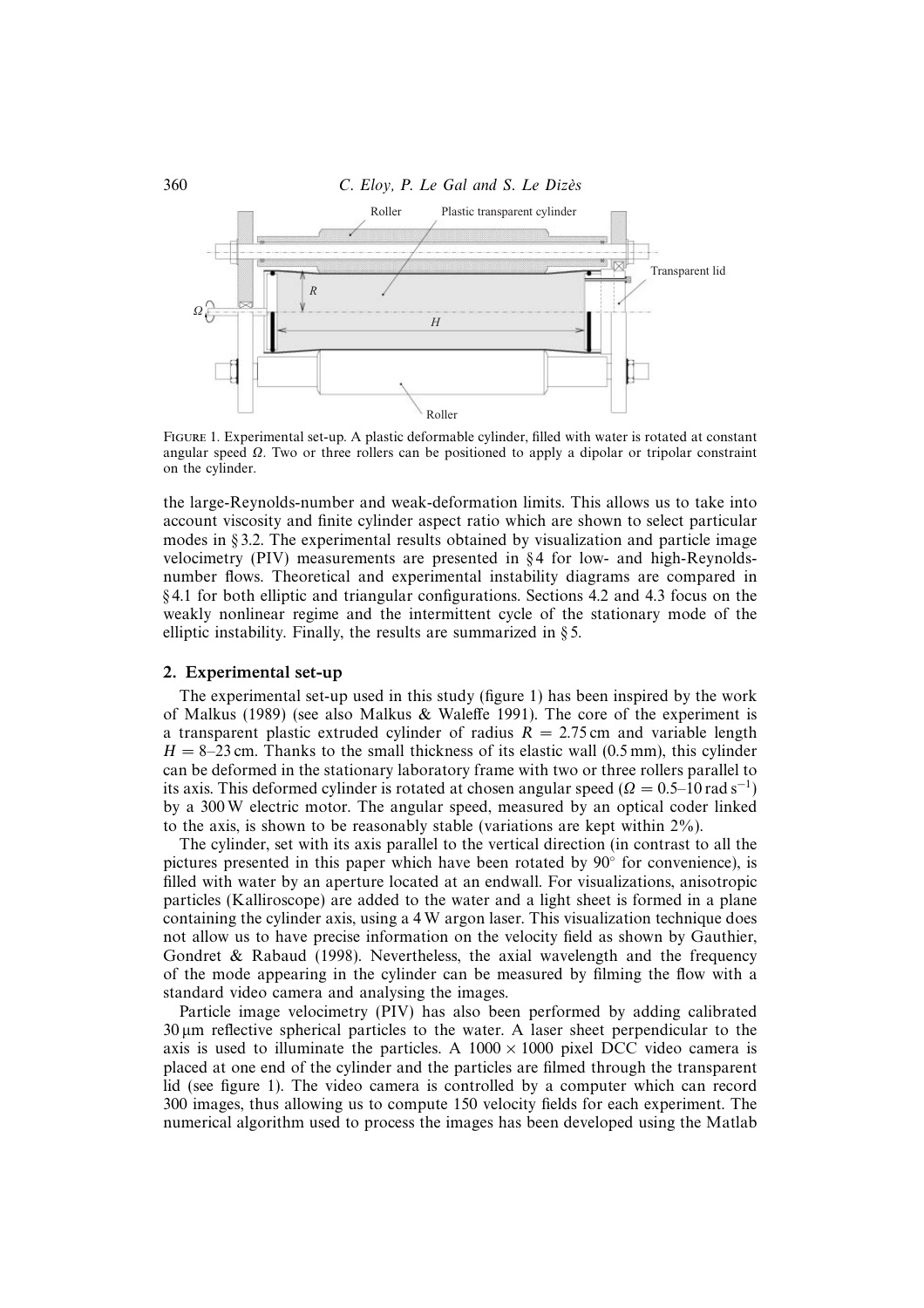software by Meunier & Leweke (2001, 2002) and can therefore be run on a common PC computer. Typically, it takes about 4 h to compute 150 velocity fields (containing  $60 \times 60$  velocity vectors each).

To limit experimental artefacts, attention is paid to several crucial points. First, the orthogonality of the endwalls and the cylinder axis is checked with good precision to avoid precession type instability. The mechanical properties of the elastic cylinder being modified by its ageing, care is also taken by using cylinders for fairly short periods of time and by avoiding important constraints. Finally, the presence of bubbles in the flow is prevented by waterproofing the whole cylinder.

The two dimensionless control parameters of this experiment are:

$$
Re = \frac{\Omega R^2}{v}
$$
: Reynolds number, (2.1*a*)

$$
\frac{H}{R} \qquad \qquad : \text{aspect ratio}, \tag{2.1b}
$$

which can be varied in the limits  $Re = 300-8000$  and  $H/R = 3-8.2$ . From a practical point of view, two sets of rollers have been used allowing the aspect ratio to be varied in the ranges  $H/R = 3-4$  and 7-8.2. The third control parameter of the experiment would be the strength of the constraint imposed by the rollers on the cylinder, but the variation of this parameter has not been considered in the present study.

In all the experiments presented in this paper, the same protocol has been followed:

(i) The two or three rollers used to deformed the cylinder are positioned;

(ii) When the fluid is assured to be at rest (after at least 10 min), the cylinder is suddenly rotated at constant angular speed;

(iii) During all the experiment, the roller position and the cylinder speed are kept constant.

The linear stability of the flow produced by this set-up is addressed theoretically in the next section. Experimental results are presented in  $\S 4$  and discussed in  $\S 5$ .

### 3. Linear stability study

#### 3.1. Inviscid analysis

The experimental arrangement described above is aimed at producing a flow of constant vorticity subjected to a dipolar or tripolar strain. The basic flow can therefore be described, in cylindrical coordinates  $(r, \theta, z)$ , by the streamfunction:

$$
\psi = -\frac{1}{2}r^2 + \frac{\varepsilon}{n}r^n \sin(n\theta),\tag{3.1}
$$

where  $\varepsilon$  measures the deformation of the streamlines ( $\varepsilon$  is the eccentricity of the ellipses for  $n = 2$ ) and *n* is the degree of azimuthal symmetry of the flow or equivalently the number of rollers deforming the elastic cylinder (see figure 2). Here, the variables are made dimensionless using the characteristic length R and time  $\Omega^{-1}$ . The position of the rollers in the experiment is such that the deformation of the streamlines is  $\varepsilon \approx 0.10$  for  $n = 2$  and  $\varepsilon \approx 0.12$  for  $n = 3$ . In the present theoretical analysis,  $\varepsilon$  is considered as a small parameter. The outer streamline of the flow, given by  $\psi = -\frac{1}{2}$ , corresponds to the cylinder boundary. Note that the streamfunction (3.1) describes a flow with largest velocities in the large curvature regions whereas, in the experiment, velocity is uniform on the boundary. This difference can be taken into account by considering viscous boundary layers on the wall. However, as will be shown below, these boundary layers have negligible influence on the selection of the instability modes in the limit of small ε.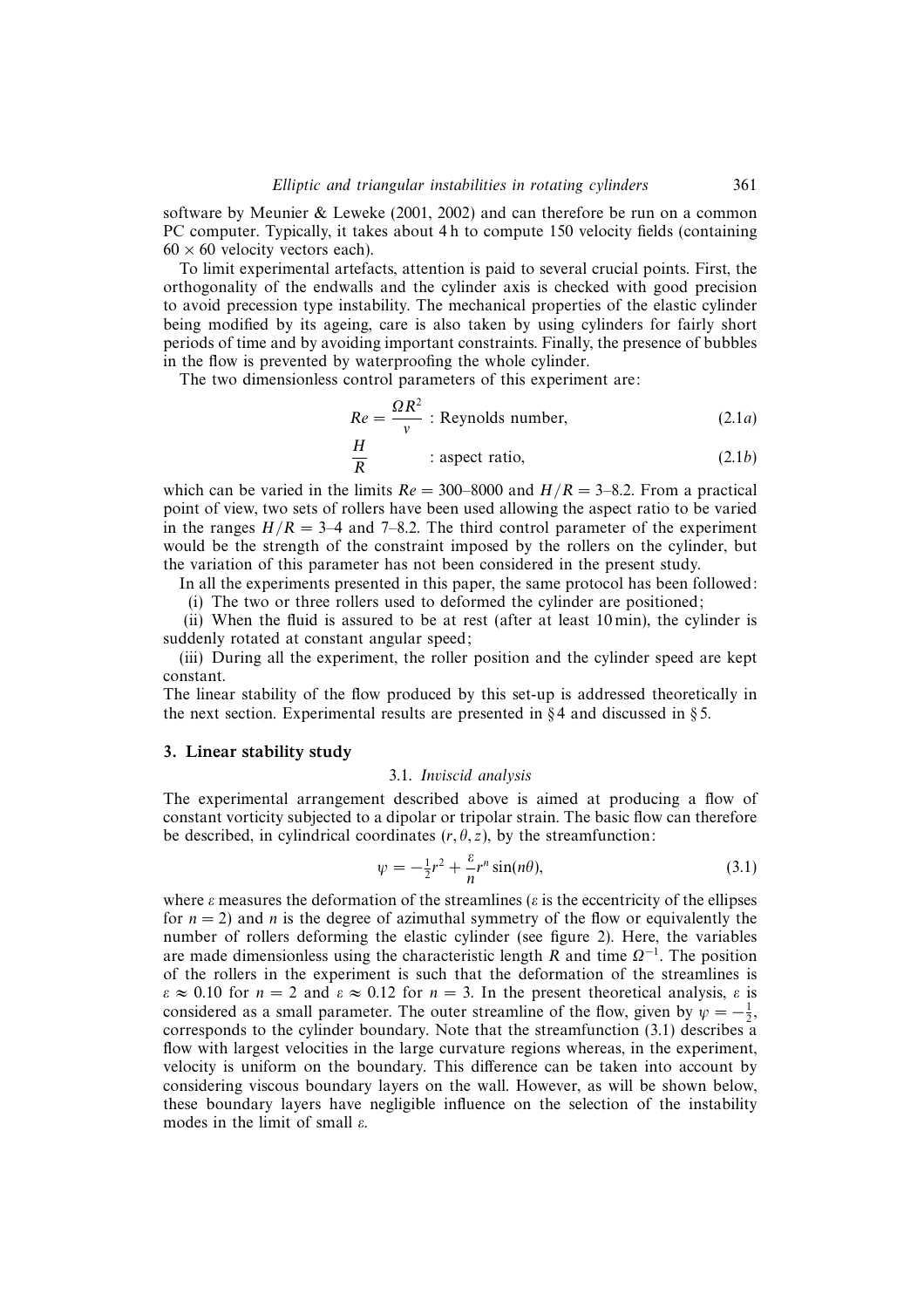

FIGURE 2. Streamlines of the basic flow given by (3.1). The parameters are  $\varepsilon = 0.25$  and: (a)  $n = 2$ ; (b)  $n = 3$ . The flow is rotating counterclockwise.



Figure 3. Dispersion relation of the Kelvin modes inside a cylinder. Eight branches are shown in the  $(k, \omega)$ -plane for  $m = -1$  (solid lines) and  $m = 2$  (dashed lines).

The stability of the basic flow (3.1) has been studied using a local approach by Le Dizes  $\&$  Eloy (1999). It has been shown to be unstable in the limit of vanishing viscosity with the dimensionless growth rate  $\sigma = \frac{9}{16} \varepsilon$  for  $n = 2$  and  $\sigma = \frac{49}{32} \varepsilon$  for  $n = 3$ . The stability of the same flow embedded in an irrotational flow was considered by global methods in Eloy & Le Dizes (2001). The selection of the instability modes by both finite size and viscous effects was analysed in details. Here, the basic flow (3.1) is embedded in a cylinder which makes the stability results slightly different. However, since the method of analysis is the same as in Eloy  $\&$  Le Dizes (2001), we shall not detail the calculation but only outline its different stages in the following.

For purely axisymmetric flow ( $\varepsilon = 0$ ), normal Kelvin modes (Kelvin 1880) can be superimposed linearly to the basic flow. Their velocity field can be written as:

$$
v(r, \theta, z, t) = U(r) e^{i(kz + m\theta - \omega t)} + \text{c.c.},
$$
\n(3.2)

where k, m and  $\omega$  are the axial wavenumber, the azimuthal wavenumber and the frequency and  $U(r)$  is given in the Appendix (the notation c.c. simply refers to the complex conjugate). These Kelvin modes are marginally stable for an axisymmetric and inviscid flow. Upon imposing the boundary condition on the cylinder wall (in  $r = 1$ ), a dispersion relation connecting the different wavenumbers can be found (see the Appendix). This dispersion relation is illustrated in figure 3. For a chosen azimuthal wavenumber m, there is an infinity of branches in the  $(k, \omega)$ -plane which accumulate in  $\omega = m$  in the limit of small k and in  $\omega = m \pm 2$  in the limit of infinite k.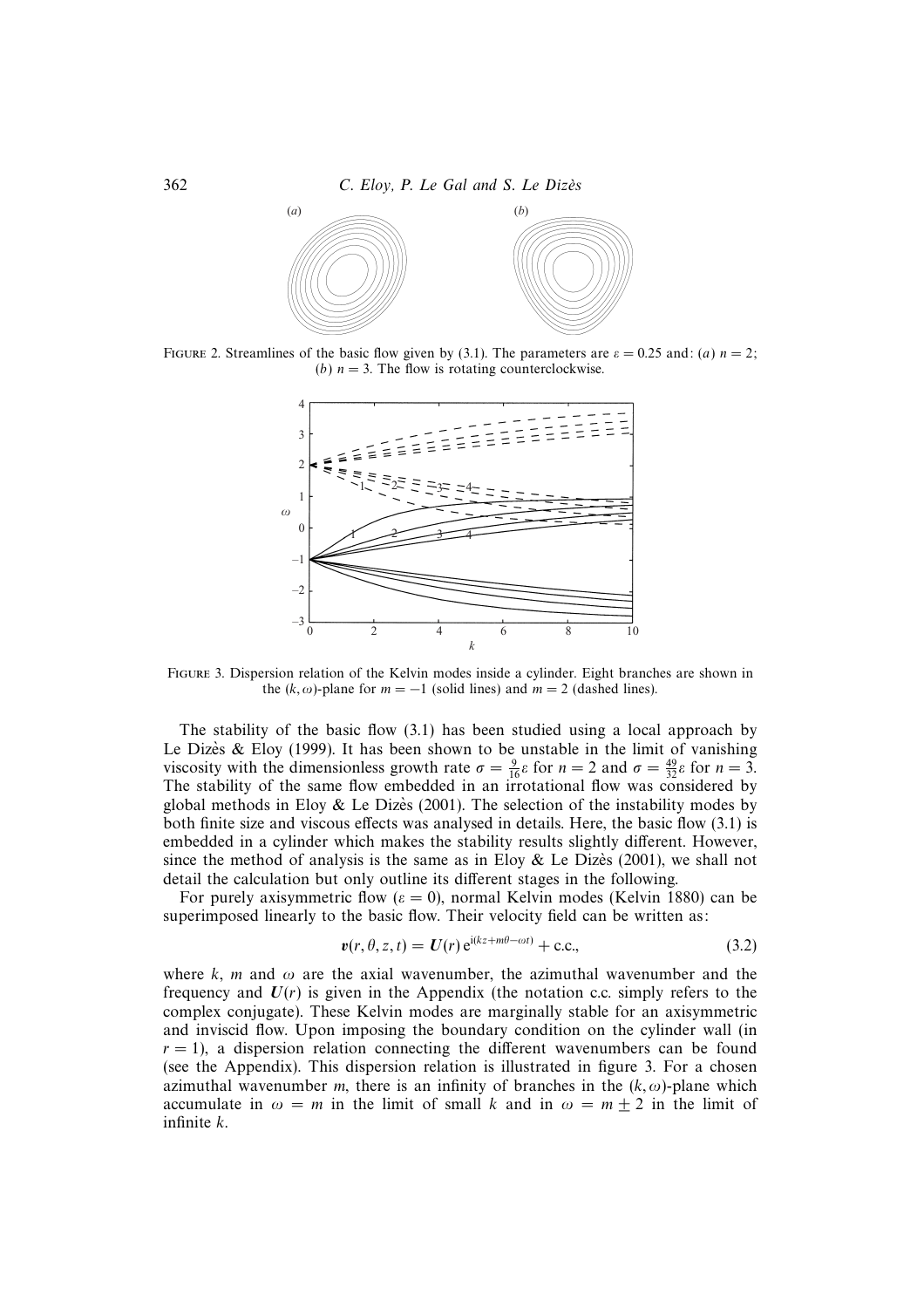|   | Elliptic     |           |           | Triangular   |           |           |
|---|--------------|-----------|-----------|--------------|-----------|-----------|
|   | $(-1, 1, i)$ | (0, 2, i) | (1, 3, i) | $(-1, 2, i)$ | (0, 3, i) | (1, 4, i) |
|   | 1.58         | 2.33      | 3.04      | 3.67         | 5.18      | 6.61      |
| 2 | 3.29         | 4.12      | 4.92      | 7.18         | 8.81      | 10.36     |
| 3 | 5.06         | 5.92      | 6.75      | 10.72        | 12.40     | 14.01     |

TABLE 1. Table of the axial wavenumbers  $k$  for a few principal modes. These wavenumbers can be slightly modified in a cylinder of finite aspect ratio and in the presence of viscosity.

In the limit of small deformation  $\varepsilon$ , Kelvin modes still exist. As mentioned in the introduction, two Kelvin modes can resonate with the basic flow if they have same k, same  $\omega$  and have azimuthal wavenumbers  $m_1$  and  $m_2$  such that  $m_2 - m_1 = n$ . For instance, in figure 3, the crossing points of the dispersion relations for  $m_1 = -1$  and  $m<sub>2</sub> = 2$  then correspond to points of resonance for a triangular deformation of the vortex ( $n = 3$ ). A stability study similar to that of Eloy & Le Dizes (2001) shows that all Kelvin mode resonances are unstable. However, crossing points of branches with the same label (see figure 3) are significantly more amplified than the others. These particular combinations of Kelvin modes are called principal modes and are denoted

$$
(m_1, m_2, i), \t\t(3.3)
$$

hereinafter, where  $m_1$  and  $m_2$  are the azimuthal wavenumbers of the two Kelvin modes and  $i$  is the common label of the dispersion relation branches. Note that  $i$ is an increasing function of the axial wavenumber  $k$ . Table 1 gives the value of the first axial wavenumbers k as a function of i for a few principal modes. Owing to the asymptotic symmetry of the dispersion relation, the frequency of principal modes satisfies  $\omega \approx \frac{1}{2}(m_1 + m_2)$ . In the following, only the principal modes will be taken into account in the analysis since their inviscid growth rate is about 100 times larger than that of other combinations of resonant Kelvin modes.

For an infinite cylinder and in the limit of vanishing viscosity, the growth rate of the different principal modes can be found by similar techniques to those detailed in Eloy & Le Dizes (2001). The results for the inviscid growth rate  $\sigma_i$  are summarized in figure 4. For elliptic deformation  $(n = 2)$ , the maximum inviscid growth rate is  $\sigma_i = \frac{9}{16}\varepsilon$ . It is reached in the limit of large k either when the azimuthal wavenumber  $m_1$  tends to infinity for a fixed label i or when i tends to infinity for fixed  $m_1$ . However, the instability is not very selective in the elliptic case, since the inviscid growth rates of the different principal modes are all within 10% of the maximum. For the triangular deformation  $(n = 3)$ , the inviscid growth rate is maximum in the limit of large azimuthal wavenumber  $m_1$ , for fixed label *i*. This maximum is  $\sigma_i = \frac{49}{32} \varepsilon$ . Note that, in the triangular case, the selection of the different principal modes is much more efficient. As for the Rankine vortex (Eloy  $\&$  Le Dizès 2001), the local maximum growth rate found in Le Dizes & Eloy (1999) is recovered in the limit of large  $k$  for elliptic deformation and in the limit of large  $m_1$  and k for triangular deformation.

#### 3.2. Effects of viscosity and aspect ratio

As seen above, in the absence of viscosity and for infinite cylinder, the maximum growth rate is reached for infinite k. Under these approximations, the selected modes would have infinite axial wavenumber for  $n = 2$  and infinite axial and azimuthal wavenumber for  $n = 3$ . Of course, this result cannot hold when viscosity is added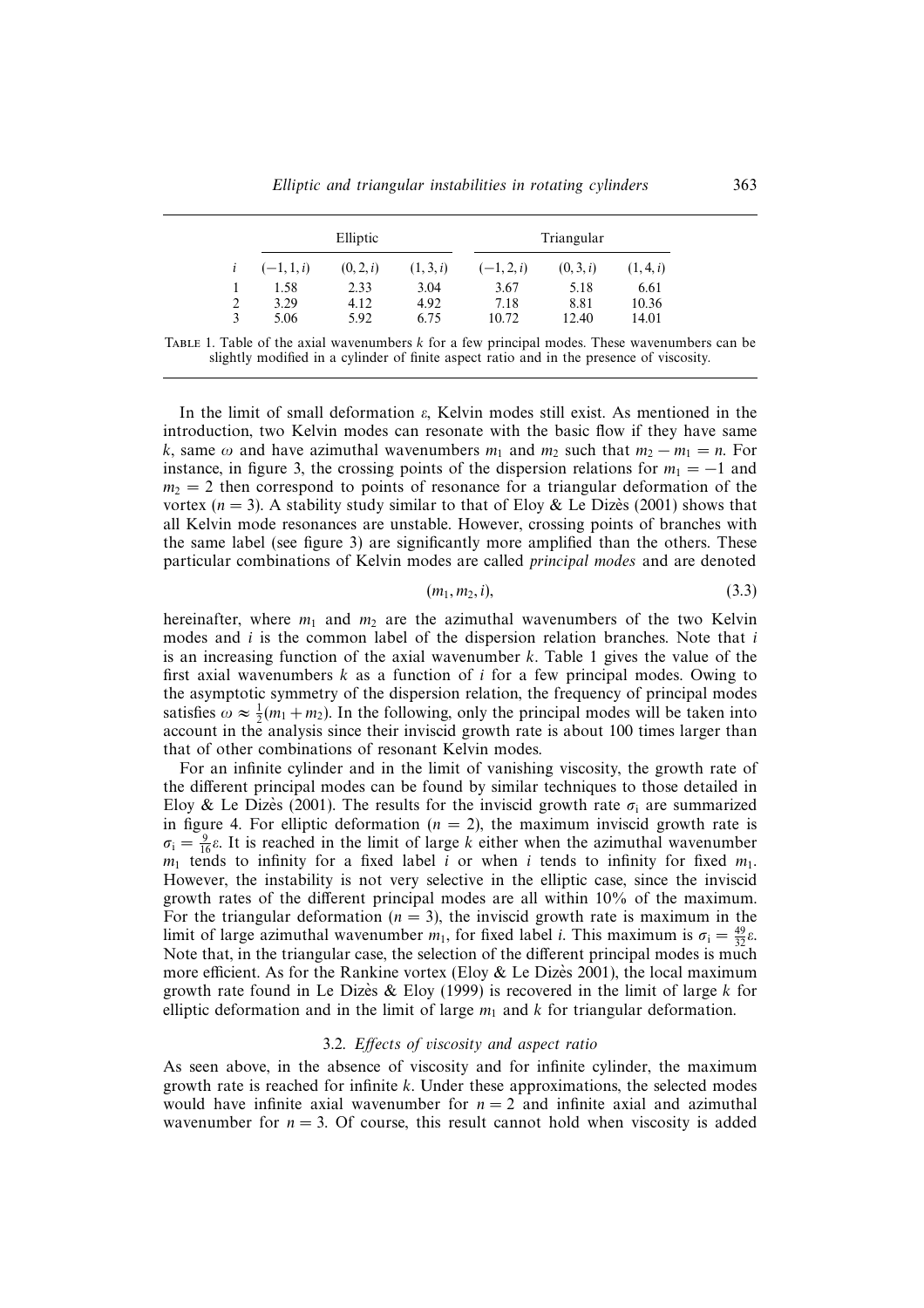

FIGURE 4. Inviscid growth rate  $\sigma_i$  for (a)  $n = 2$  and (b)  $n = 3$  as a function of the axial wavenumber k. The growth rate of principal modes  $(m_1, m_1 + n, i)$  are presented with:  $+, m_1 = -1; \Box, m_1 = 0;$ <br>  $\Diamond, m_1 = 1; \triangle, m_1 = 10$  and  $\Diamond, m_1 = 20$ . The solid line corresponds to the first principal modes  $(m_1, m_1 + n, 1)$  for  $-1 \le m_1 \le 39$ . The asymptotic values of the inviscid growth rate are pictured by dotted lines: (a)  $\sigma_i = \frac{9}{16}\varepsilon$ ; (b)  $\sigma_i = \frac{49}{8\pi^2}\varepsilon$  and  $\sigma_i = \frac{49}{32}\varepsilon$ .

since it tends to damp the modes with the largest wavenumbers. In this section, boundary viscous effects and volume viscous effects are first taken into account in the stability analysis. Then, the effect of the finite aspect ratio of the cylinder will be analysed. As will be shown, these two effects can efficiently select particular modes. A similar study, in a different context, has also been carried out by Racz  $\&$  Scott (2001a).

As described above, the inviscid (dimensionless) growth rate of principal modes is  $\sigma_i = O(\varepsilon)$ . The distinguished scaling for viscosity is obtained when the decay rate due to viscous effects is of same order. Now the effects of volume viscous damping account for a decay rate  $\sigma_{vol} = -O(Re^{-1}k^2)$ . In addition, Kelvin modes, as described by (3.2), do not satisfy viscous boundary conditions on the wall of the cylinder. To achieve this condition, we have to consider a viscous boundary layer on the wall. This layer has a thickness  $\delta = O(Re^{-1/2})$ . Because of the z- and  $\theta$ -dependence of Kelvin modes, this boundary layer is not uniform, giving rise to pumping flow in the core of the cylinder. Therefore, it modifies the principal mode at an  $O(Re^{-1/2})$  order. It results in a surface viscous effect of decay rate  $\sigma_{surf} = -O(Re^{-1/2})$  (see Greenspan 1968 for details). The distinguished scaling is then obtained when  $Re = O(\varepsilon^{-2})$ . For this scaling, volume viscous effects are negligible as soon as  $k \ll Re^{1/4}$  and therefore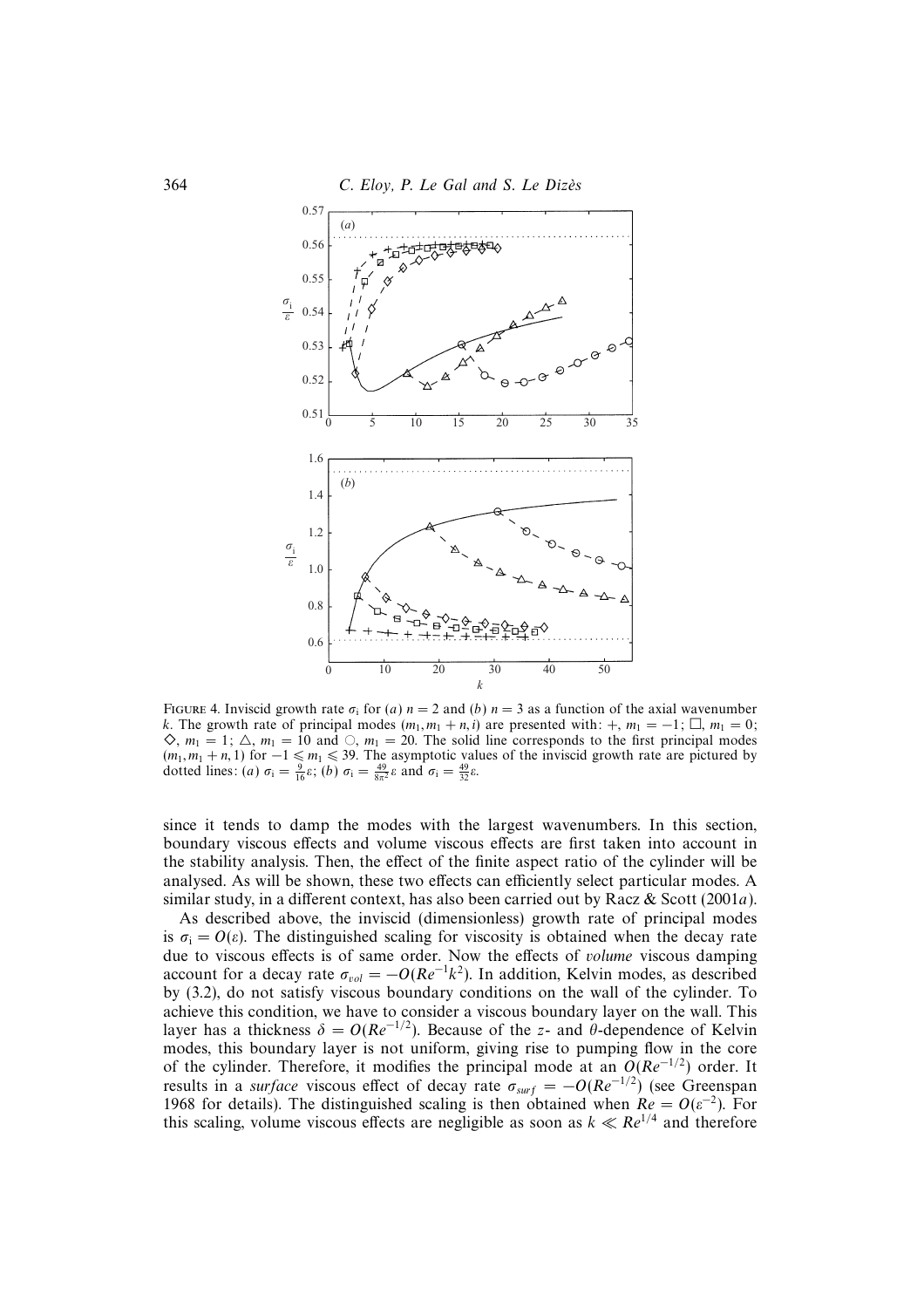should not be taken into account in the analysis for  $k = O(1)$ . Note, however, that the damping rate of viscous surface effects depends slightly on the geometry of the mode whereas volume viscous effects have the property of selecting modes with the smallest wavenumbers (since their damping rate is proportional to  $k^2$ ). Besides, when volume and surface viscous effects are calculated for  $\varepsilon \approx 0.1$  (as is the case in the experiments presented in this paper), they are shown to be of same order as soon as  $k \approx 1$ . For these reasons, we have retained volume viscous effects in the analysis.

The different effects can be summarized by writing down the amplitude equations. The two Kelvin modes of azimuthal wavenumbers  $m_1$  and  $m_2$  have complex amplitudes  $A_1(t)$  and  $A_2(t)$ , respectively, which follow the dynamical equations:

$$
\frac{dA_1}{dt} = \varepsilon n_1 A_2 + (-Re^{-1/2}s_1 - Re^{-1}v_1 + i(k - k_0)q_1)A_1,\tag{3.4a}
$$

$$
\frac{dA_2}{dt} = \varepsilon n_2 A_1 + (-Re^{-1/2}s_2 - Re^{-1}v_2 + i(k - k_0)q_2)A_2,\tag{3.4b}
$$

where the terms  $n_1$  and  $n_2$  are real numbers and describe the Kelvin mode interaction driven by the multipolar strain of strength  $\varepsilon$ . The terms  $s_1$  and  $s_2$  are complex numbers and correspond to the surface viscous effects whereas  $v_1$  and  $v_2$  are real and describe volume viscous effects. Finally, the last terms  $q_1$  and  $q_2$  are real and correspond to a shift in axial wavenumber k away from the perfectly resonant wavenumber  $k_0$ (calculated in the absence of viscosity). In the absence of viscosity and for  $k = k_0$ , we recover the inviscid growth rate  $\sigma_i^2 = \varepsilon^2 n_1 n_2$ . All the constants appearing in these equations are  $O(1)$  and have been computed from the formulae given in the Appendix for each principal mode  $(m_1, m_2, i)$ .

Viscous effects can be summarized by plotting the marginal stability curves (figure 5) of all principal modes in the  $(k, Re)$ -plane. Figure 5 shows that below a critical value of the Reynolds number ( $Re_c = 435$  for  $n = 2$ ,  $\varepsilon = 0.1$  and  $Re_c = 398$  for  $n = 3$ ,  $\varepsilon = 0.12$ ), all modes are damped by viscosity and the flow is stable. Above this critical value a first mode is destabilized for a given axial wavenumber k. Both for  $n = 2$  and 3, this mode corresponds to the mode with the smallest axial wavenumber. When the Reynolds number is increased again, a large number of modes gradually become unstable. Each principal mode is unstable over a finite band of axial wavenumbers. The width of these instability bands is roughly proportional to  $\varepsilon$  for large Re. Note that there is a non-trivial effect of viscosity which tends to modify slightly the resonant axial wavenumber and frequency of the principal modes as Re varies (this is due to the non-zero imaginary part of  $s_1$  and  $s_2$  in (3.4*a*, *b*)).

The selection of particular instability modes can also be performed by imposing a finite aspect ratio of the cylinder. Indeed, when the condition of no outward flow is imposed in  $z = 0$  and  $z = H/R$ , some principal modes can be discarded. This condition is fulfilled only if the principal mode is a standing wave (formed as the superposition of two counter travelling waves) of axial wavenumber  $k = \ln R/H$ , where  $l$  is an integer. For finite cylinder, the surface damping rate is also modified by additional bottom and top boundary layers. As in Kudlick (1966) (see also Racz  $\&$ Scott 2001*a*), these viscous terms can be estimated by supposing that the boundary of the cylinder is sufficiently regular, i.e. the radius of curvature of the surface is always larger than the boundary-layer thickness. Even if this approximation does not hold near the edges of the cylinder, it gives a very good estimation of this viscous decay rate, as shown numerically by Kerswell & Barenghi (1995). Note that an alternative approach which avoids the problem associated with corners can also be used (see Racz & Scott 2001a).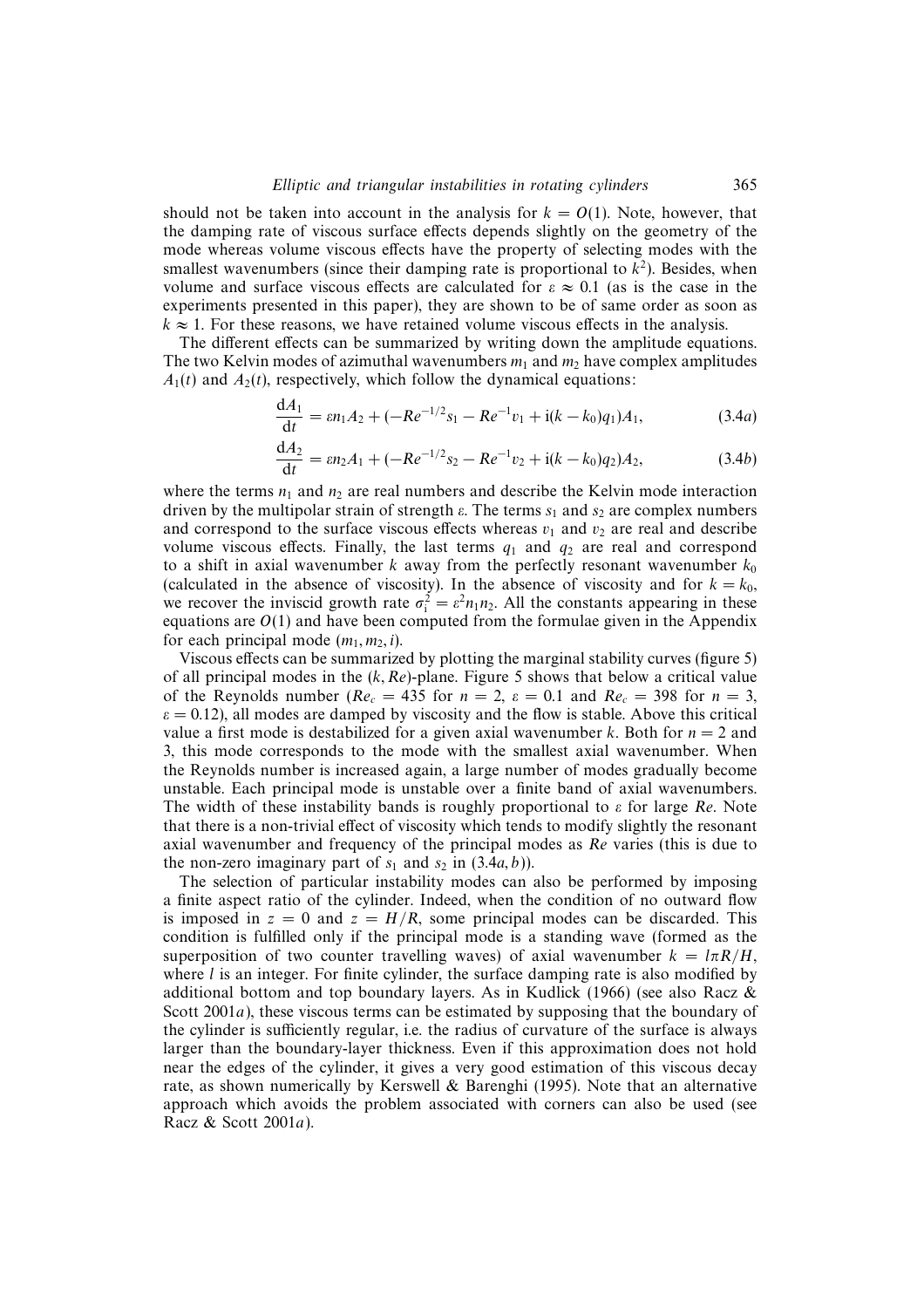

Figure 5. Marginal stability curves of all principal modes. These curves have been calculated for a infinite cylinder and: (a)  $n = 2$ ,  $\varepsilon = 0.10$ ; (b)  $n = 3$ ,  $\varepsilon = 0.12$ .

The combined effects of viscous damping and mode selection by aspect ratio are summarized in figure 9. As a function of the two experimental control parameters (the Reynolds number and the aspect ratio), the principal mode with the largest growth rate is represented. This figure shows that, depending on the choice of the parameters, a large number of different principal modes should be observed. The mode selection is different in the elliptic and triangular cases. Indeed, for elliptic deformation, many modes can be selected over the available range of aspect ratios without varying the Reynolds number, whereas, for triangular deformation, the mode predicted at low Reynolds number is always the mode  $(-1, 2, 1)$  as soon as  $H/R > 5.6$ . This difference is mainly because the mode wavenumbers  $k$  are larger in the triangular case (see table 1 and figure 5). To improve mode selection for  $n = 3$ , we would have to reduce the width of the instability bands by decreasing  $ε$ .

#### 4. Experimental results

In this section, we present the results of the experimental study. First, the mode selection by the Reynolds number and the aspect ratio is analysed with flow visualizations and compared with the theoretical predictions. Then, the weakly nonlinear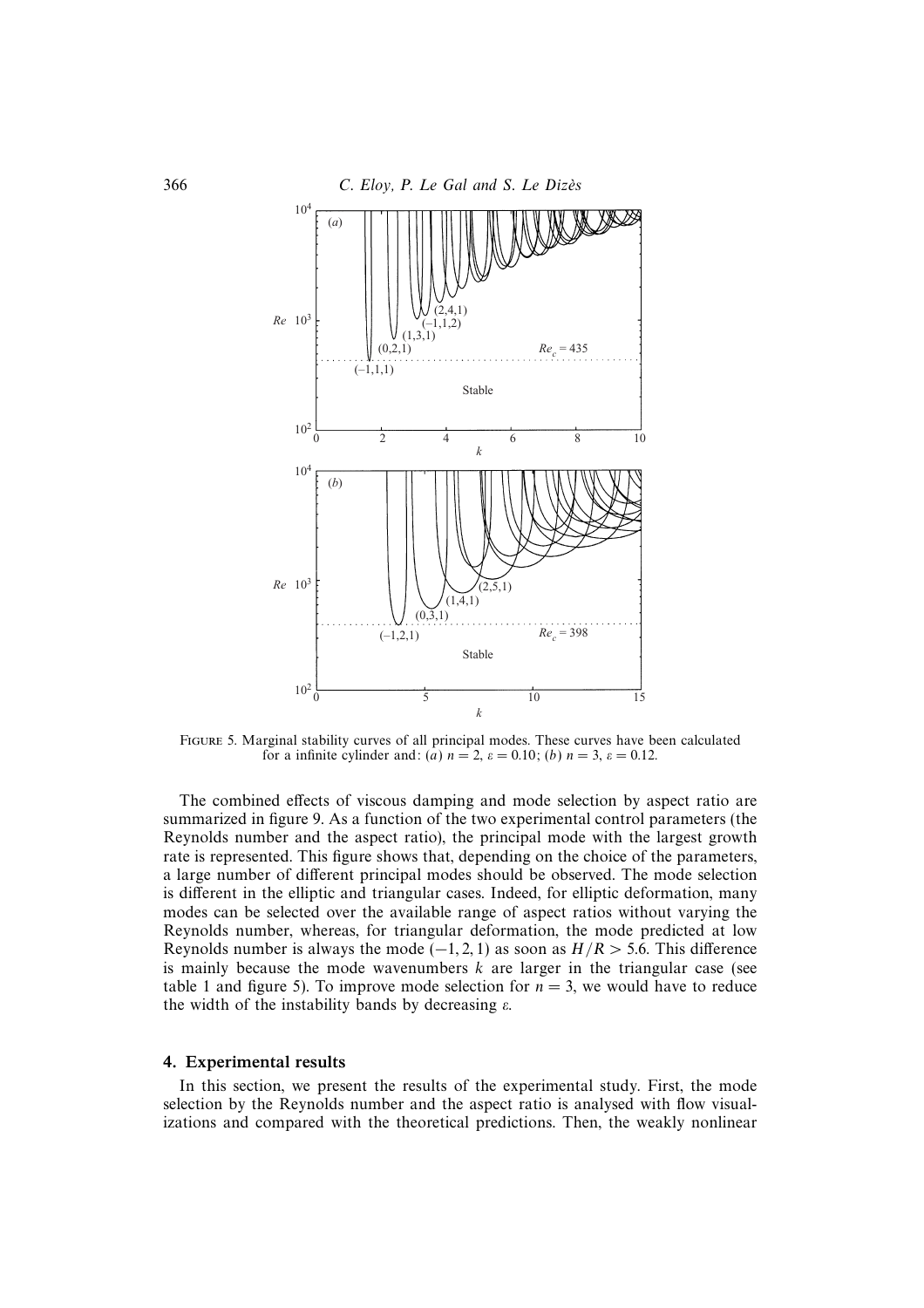regime of a particular mode (the stationary undulating mode of the elliptic instability) is studied using PIV measurements. Results in agreement with the amplitude equations are obtained. In §4.3, the flow for large Reynolds number (far from the instability threshold) is described. In this regime, a cycle of instability growth and breakdown is evidenced and characterized.

#### 4.1. Low-Reynolds-number flow

For Reynolds number slightly above the threshold, the observed flow evolution can be decomposed in three successive phases:

(i) The spin-up of the flow takes over on a time scale of order  $\tau = H(Re/\Omega)^{1/2}$  as described by Wedemeyer (1964) and Watkins & Hussey (1977) for an axisymmetric cylinder.

(ii) Once solid-body rotation is achieved, a principal mode eventually grows after a time related to its growth rate (which varies typically between one minute and one hour).

(iii) The principal mode reaches a saturated amplitude. The flow is now timeperiodic and z-periodic. Wavelength and frequency of the observed mode can be measured by image analysis.

To test the mode selection by varying the aspect ratio, four experiments have been carried out for an elliptic deformation at the same Reynolds numbers, for four different aspect ratios ( $H/R = 7.13, 7.49, 7.96$  and 8.20). Figure 6 shows the flow obtained by Kalliroscope visualizations when the mode amplitude has reached saturation. In each case, the aspect ratio has been chosen such that an experimental wavenumber which is given by  $k = \ln R/H$ , where l is an integer, is close to the most unstable theoretical wavenumber of a given mode. Here, for the four different aspect ratios, we should observe the modes  $(1, 3, 1)$ ,  $(-1, 1, 2)$ ,  $(-1, 1, 1)$  and  $(0, 2, 1)$ , respectively (as seen in figure 9). The most unstable wavenumbers, which are calculated for an infinite Reynolds number and an infinite cylinder are reported in table 2 together with their frequency. The experimental wavenumber can be measured by counting the number of wavelengths observed along the cylinder (in figure 6 for instance, 3.5, 4, 2 and 3 wavelengths can be identified for each aspect ratio, respectively). These measured wavenumbers  $k_{exp}$  are not exactly equal to the theoretical most unstable wavenumbers. These slight differences in wavenumber as well as the finiteness of the Reynolds number can be taken into account in the theory. They induce a small shift in the frequencies  $\Delta \omega$  which is indicated in table 2. The experimental frequency is obtained by image analysis of Kalliroscope visualizations. A spatio-temporal diagram is constructed by extracting the same horizontal line in each image of the video sequence and by laying the lines on the same figure (figure 7 for instance). These spatio-temporal diagrams show the time-periodicity of the flow and permit us to measure the frequencies  $\omega_{\text{exp}}$  which are reported in table 2. Note that the modes displayed in figures  $6(b)$  and  $6(c)$  are stationary, as predicted by the theory. The two periodic modes shown in figures  $6(a)$  and  $6(d)$  also have frequencies very close to the theoretical predictions. These good agreements permit us to identify unambiguously the modes observed with the modes predicted by the theory.

The same experiments have been performed for the triangular deformation. Figure 8 shows visualizations of the modes  $(-1, 2, 1)$  and  $(0, 3, 1)$  and their associated spatiotemporal diagrams. Wavelength and frequency of these modes (measured with the same techniques as for elliptic deformation) are given in table 2. However, the frequency of the mode (−1, 2, 1) at  $Re = 1200$ , measured in figure 8(c), is  $\omega = 0.55$ . This value is different from the theoretical prediction which is  $\omega = 0.656$ . This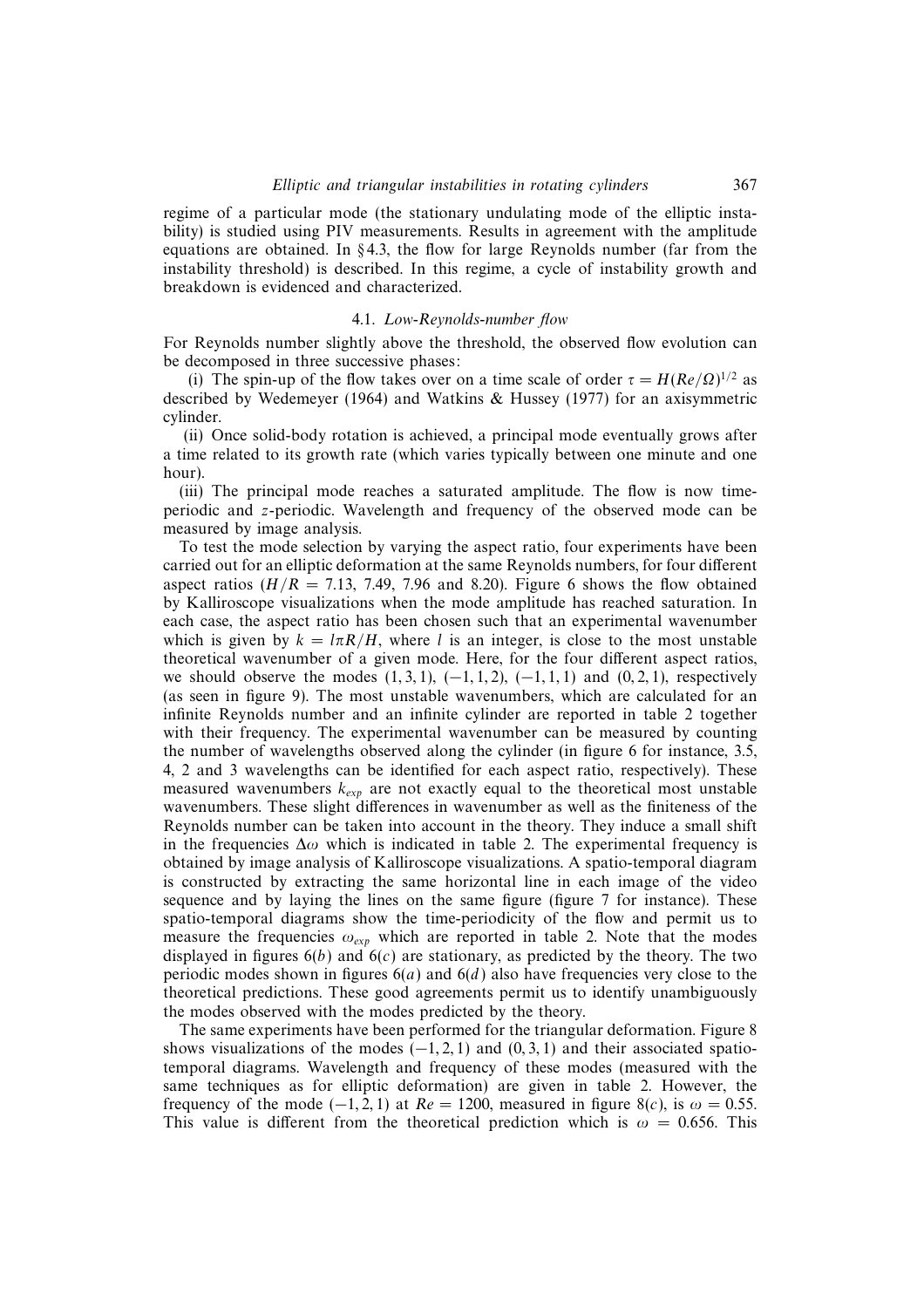368 C. Eloy, P. Le Gal and S. Le Dizès

| $\boldsymbol{n}$ | mode         | $\omega_{th}$ | $\omega_{exp}$ | $\Delta\omega$       | $k_{th}$ | $k_{exp}$ | Figure |
|------------------|--------------|---------------|----------------|----------------------|----------|-----------|--------|
| 2                | (1, 3, 1)    | 2.044         | 2.0            | $2.0 \times 10^{-4}$ | 3.035    | 3.1       | 6(a)   |
| 2                | $(-1, 1, 2)$ | 0.000         | 0.00           | $\Omega$             | 3.286    | 3.4       | 6(b)   |
| 2                | $(-1, 1, 1)$ | 0.000         | 0.00           |                      | 1.579    | 1.6       | 6(c)   |
| 2                | (0, 2, 1)    | 1.038         | 1.0            | $7.7 \times 10^{-4}$ | 2.326    | 2.3       | 6(d)   |
| 3                | $(-1, 2, 1)$ | 0.656         | 0.55           | $8.8 \times 10^{-4}$ | 3.674    | 3.7       | 8(a)   |
| 3                | (0, 3, 1)    | 1.608         | 1.5            | $3.4 \times 10^{-3}$ | 5.185    | 5.0       | 8(b)   |

TABLE 2. Theoretical prediction for the frequency  $\omega_{th}$  and axial wavenumber  $k_{th}$  of a few principal modes (for inviscid flow and infinite cylinder) compared to experimental measurements  $\omega_{exp}$  and  $k_{exp}$ . For  $Re = 2500$  and for a cylinder of the same length as in the corresponding experiment, the theory predicts a slight shift of frequency  $\Delta \omega$ . The last column gives the number of the figure where the mode is displayed.



FIGURE 6. Elliptic instability. Visualizations of the flow for  $n = 2$ ,  $Re = 2500$  and: (a)  $H/R = 7.13$ ; (b) 7.49; (c) 7.96; (d) 8.20. They correspond to the principal modes  $(1, 3, 1)$ ,  $(-1, 1, 2)$ ,  $(-1, 1, 1)$  and  $(0, 2, 1)$ , respectively. Note that  $(c)$  and  $(d)$  are also reproduced in Kerswell (2002) (unfortunately, with inverted captions).

discrepancy may come from nonlinear effects which tend to detune the frequency when the mode amplitude grows, as shown by Waleffe (1989). For a Reynolds number closer to the threshold ( $Re = 460$ ), the measured frequency is closer to the predicted one:  $\omega = 0.65$  (not shown here). The difference between the frequencies of the modes (−1, 2, 1) and (0, 3, 1) is particularly visible on the spatio-temporal diagrams of figures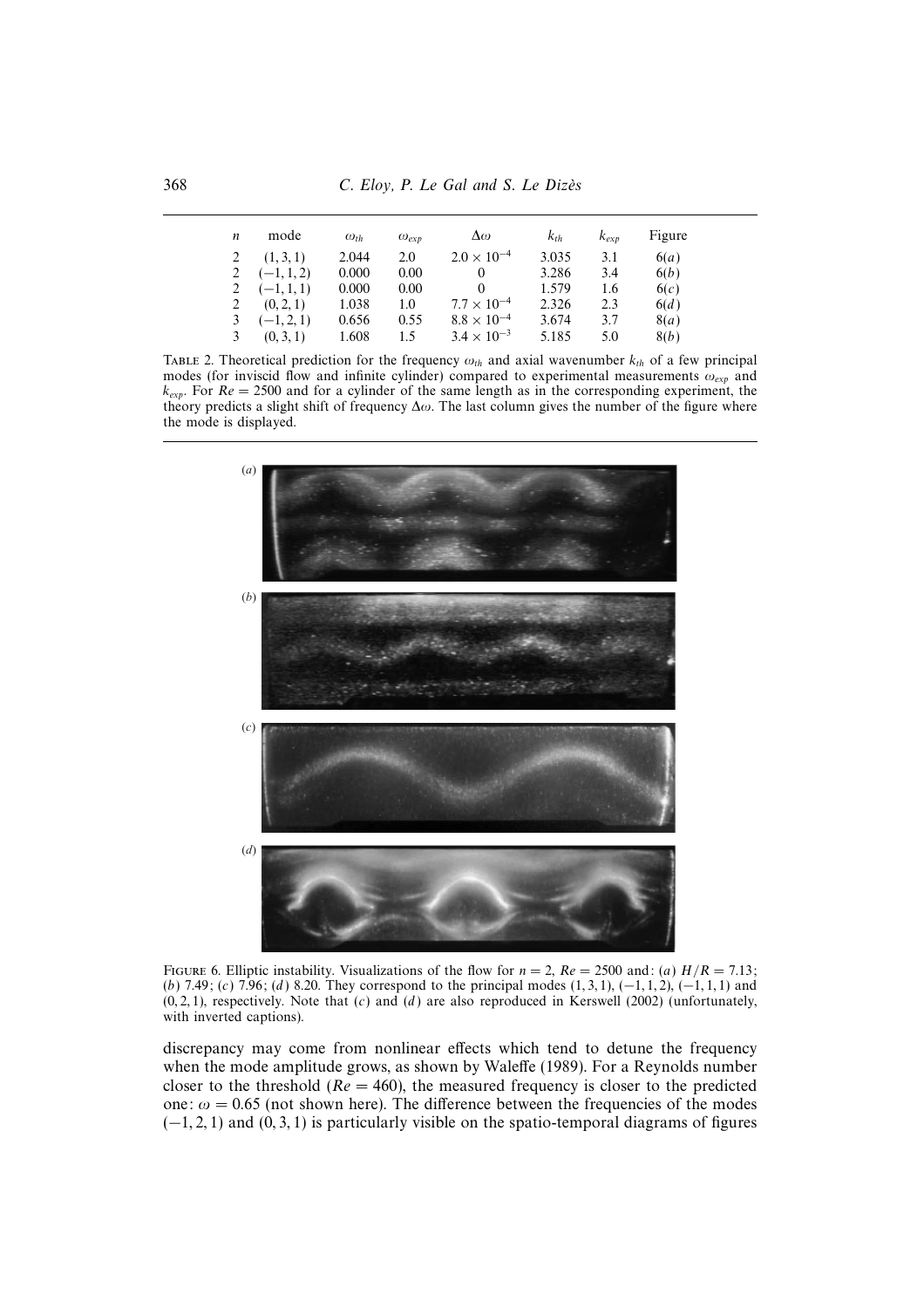

FIGURE 7. The spatio-temporal diagram of the mode  $(1, 3, 1)$ . Experimental parameters are  $n = 2$ ,  $Re = 2500$  and  $H/R = 7.13$ . The signal is here time-periodic with a frequency  $\omega_{exp} = 2\Omega$  where  $\Omega$ is the angular frequency of the cylinder rotation.



FIGURE 8. Triangular instability. Visualizations of the modes (a)  $(-1, 2, 1)$  and (b)  $(0, 3, 1)$ . Experimental parameters are:  $n = 3$ ,  $Re = 1200$  and (a)  $H/R = 3.4$ , (b) 3.8. The spatio-temporal diagrams (c) and  $(d)$  correspond to visualizations  $(a)$  and  $(b)$ , respectively.

 $8(c)$  and  $8(d)$  where the time axes have the same scale. Several radial structures have been observed in the Kalliroscope visualization. However, as already mentioned, it is hazardous to associate them with any radial structure of the velocity field (see Gauthier et al. 1998).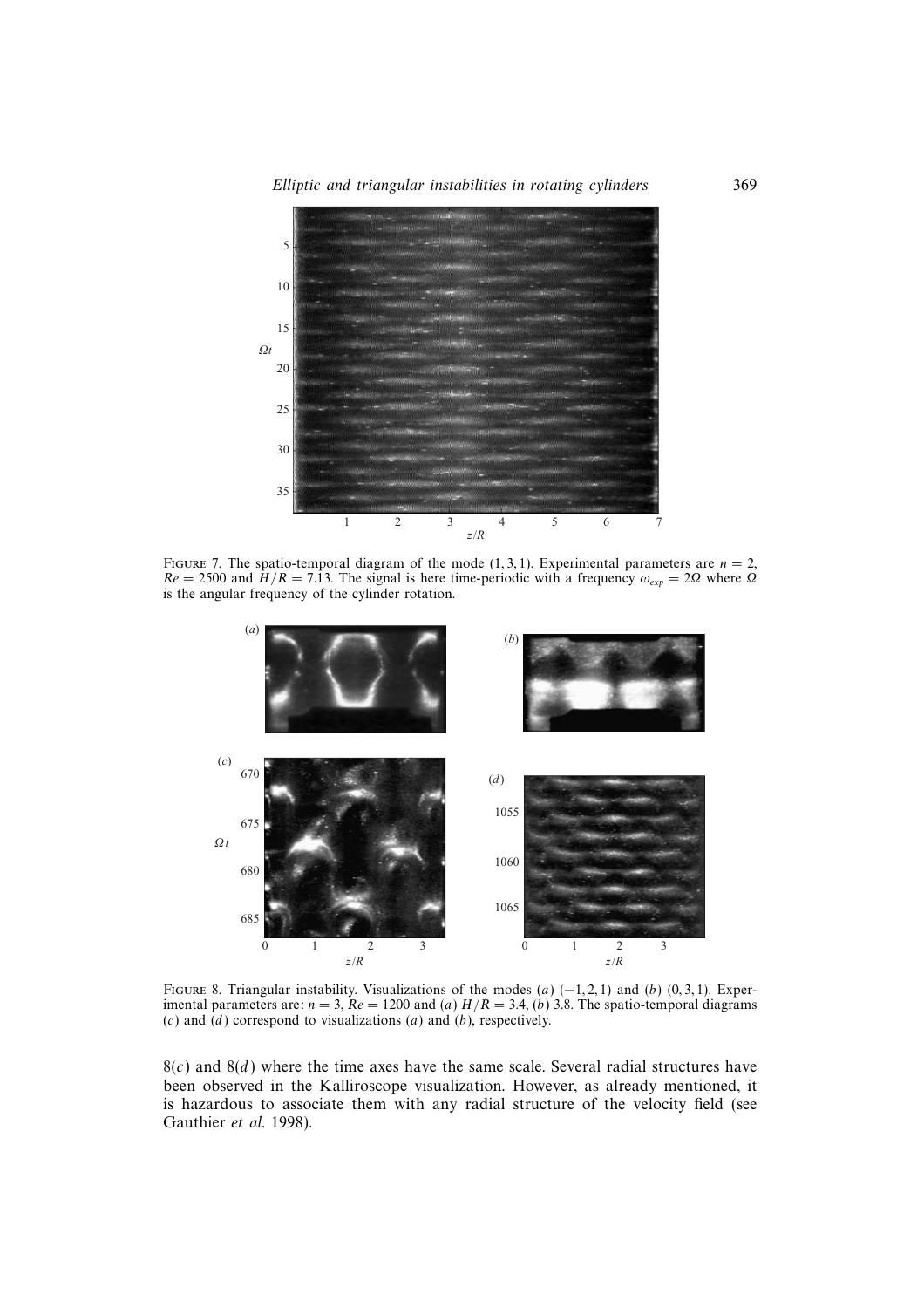

FIGURE 9. Comparison of the predicted and observed principal mode as a function of the experimental control parameters  $(H/R, Re)$  for  $(a)$   $n = 2$  and  $(b)$   $n = 3$ . Each grey tone corresponds to the most dangerous principal mode, i.e. the mode with the largest growth rate. The symbols represent experiments: (a)  $\circ$ , (-1, 1, 1); \*, (-1, 1, 2);  $\triangle$ , (0, 2, 1); +, (1, 3, 1) and (b)  $\circ$ , (-1, 2, 1); +, (0, 3, 1). ×, visualizations where no distinct mode was observed.

The comparison between theoretical predictions and experimental observations is summarized in figure 9. For each experiment (a single symbol in figure 9), the observed principal mode is reported and compared to the most unstable mode found theoretically. In the elliptic case, the agreement is excellent except close to the threshold where no distinct principal mode has been observed. This is probably due to the small amplitude of the mode for low Reynolds numbers in agreement with the supercriticality of the bifurcation (Mason & Kerswell 1999). It will be seen in  $\S 4.2$ , that PIV permits us to observe the mode  $(-1, 1, 1)$  closer to the threshold.

In the triangular case (figure 9b), there is good agreement between the observed and predicted principal modes close to the threshold. However, when the Reynolds number is increased, the mode predicted by linear stability theory is not recovered experimentally. Indeed, we always observe the same mode as the Reynolds number is increased. This phenomenon could be related to either nonlinear or transient effects.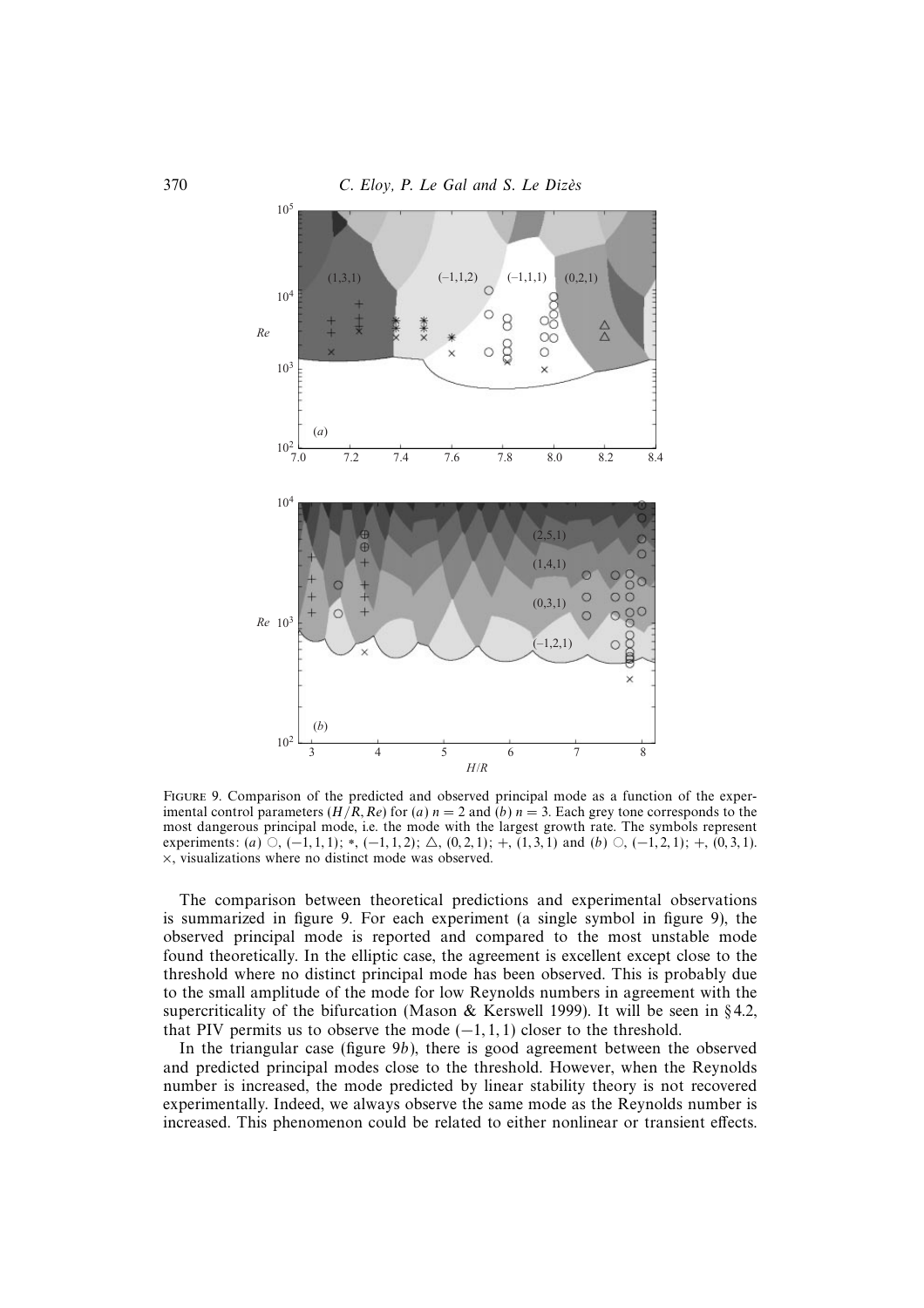Unusual effects have also been found for  $H/R = 3.8$ ,  $Re = 4300$  and 5500. For these parameters, a non-periodic cycle between the principal modes  $(-1, 2, 1)$  and  $(0, 3, 1)$ has been observed reproducibly.

#### 4.2. The stationary undulating mode  $(-1, 1, 1)$

In this section, we focus on the stationary mode  $(-1, 1, 1)$  which was previously observed in a similar experiment by Malkus (1989) and by Malkus & Waleffe (1991). This particular mode can be observed for an elliptic deformation of the cylinder  $(n = 2)$ , for an aspect ratio ranging from  $H/R = 7.7$  to 8 and for a large range of Reynolds numbers (as described by figure 9). All the results presented in the following were obtained for an aspect ratio of  $H/R = 7.96$  which corresponds to the visualization of two wavelengths of the mode  $(-1, 1, 1)$  along the length of the cylinder. We first present the characteristics of the flow produced by the mode  $(-1, 1, 1)$ , then the theoretical results obtained by a weakly nonlinear analysis. Finally, the experimental results obtained by PIV measurements are compared to the theory.

By definition, the principal mode  $(-1, 1, 1)$  is the sum of two counter helical stationary modes which give rise to a stationary wave. If we neglect the elliptic deformation of the streamlines, the total velocity field can be written, in the linear regime, as

$$
\mathbf{v}(r,\theta,z) = \begin{pmatrix} 0 \\ r \\ 0 \end{pmatrix} + 2a \begin{pmatrix} U_r(r)\cos(kz)\sin(\theta-\varphi) \\ U_\theta(r)\cos(kz)\cos(\theta-\varphi) \\ U_z(r)\sin(kz)\sin(\theta-\varphi) \end{pmatrix},
$$
(4.1)

where the first term corresponds to the solid-body rotation and the second term is the stationary wave of complex amplitude  $A = ae^{-i\varphi}$ , where a and  $\varphi$  are two real numbers. The functions  $U_r(r)$ ,  $U_\theta(r)$  and  $U_z(r)$  are given in the Appendix. To satisfy the inviscid boundary conditions, the radial velocity is such that  $U_r(1) = 0$  and the axial wavelength k such that  $kH/R = 4\pi$ , i.e.  $k = 1.579$  as shown in the previous section. There are particular points within the cylinder where the velocity field is exactly zero. The coordinates  $(r, \theta, z)$  of these points are such that  $sin(\theta - \varphi) = 0$  and r satisfies the following implicit equation

$$
2aU_{\theta}(r)\cos(kz)\cos(\theta - \varphi) + r = 0,
$$
\n(4.2)

where  $z$  can take any value. The projection of the velocity field in a plane perpendicular to the z-axis is always a rotation around a particular point whose position in the plane  $\theta = \varphi$  is given by (4.2).

The position of this new rotation axis is obtained by solving (4.2) for all z. In the linear stability theory, the angle  $\varphi$  is predicted to remain zero: this corresponds to an undulation of the vortex centre in the plane of stretching ( $\theta = 0$ ). Figure 10 compares a Kalliroscope visualization of the mode  $(-1, 1, 1)$  and the loci of the centre of rotation for an amplitude  $a = 0.03$ . Note that we have taken into account, in figure  $10(b)$ , the optical effect of the convex cylinder surface which makes the mode appear about  $\frac{1}{3}$  larger. In figure 10(*a*), we can see that the demarcation line between the dark zone and the illuminated zone corresponds remarkably well with the position of the rotation centre in figure  $10(b)$ . For this particular mode, the Kalliroscope technique would allow us to obtain quantitative information on the flow field, which is not generally the case. Theoretically, if the rotation centre stays in the plane of visualization, we should be able to measure the mode amplitude  $a$  as a function of time by this method. However, this is not possible in practice as nonlinear effects tend to rotate the plane of undulation and therefore to shift the rotation centre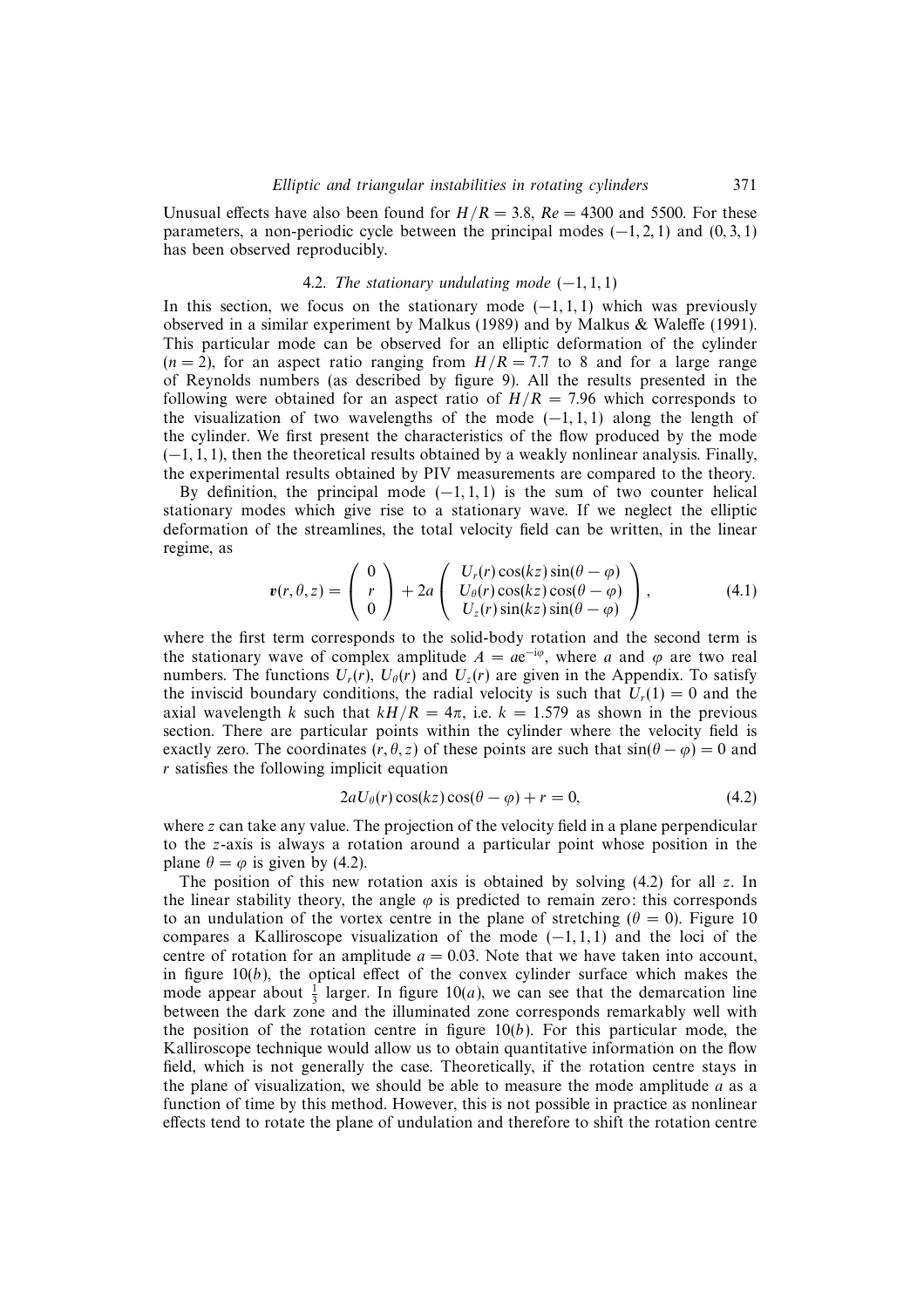

FIGURE 10. Comparison between visualization and theoretical prediction of the mode  $(-1, 1, 1)$ . (a) Kalliroscope visualization for  $Re = 2500$  and  $H/R = 7.96$  in the  $(x, z)$ -plane (i.e.  $\theta = 0$ ) and (b) theoretical prediction of the centre of rotation by the linear stability theory for a mode amplitude  $A = 0.03$ .

outside the plane of visualization. For this reason, we analyse experimentally the flow in a plane perpendicular to the cylinder axis and use PIV measurements to track the evolution of the rotation centre.

From a theoretical point of view, to understand the dynamics of the mode amplitude and particularly the rotation of its phase  $\varphi$ , we have to consider the nonlinear modification of the basic flow. Waleffe (1989) first performed a weakly nonlinear analysis of the elliptic instability in the absence of viscosity (see also Sipp 2000) and Racz & Scott (2001b) carried out a viscous weakly nonlinear analysis of a parametric instability similar to the elliptic instability. Racz  $\&$  Scott (2001b) showed that the effects of viscosity are not as simple as initially guessed by Waleffe (1989). Finally, Mason & Kerswell (1999) performed a weakly nonlinear analysis of the elliptic instability (in a cylinder with modified boundary conditions) focusing on the saturated state of the mode amplitude. Here, in order to compare theory with the PIV measurements, we have to perform a weakly nonlinear analysis of the elliptic instability including viscous effects and dynamical effects. Since the analysis is quite long and does not involve new methods, the reader is referred to the above papers for technical details. In the present paper, we merely outline the analysis for the distinguished scaling and we then jump to the amplitude equations.

Following classical asymptotic methods, the amplitude A is expanded in powers of the small eccentricity  $\varepsilon$ . The distinguished scaling for weakly nonlinear effects is obtained when the amplitude is  $O(\varepsilon^{1/2})$ . The Reynolds number is chosen to be  $O(\varepsilon^{-2})$ such that the viscous flow induced by boundary layers is  $O(\varepsilon^{3/2})$  (this viscous flow is proportional to  $Re^{-1/2}A$ ). The nonlinear correction of the basic flow forced by the principal mode is a  $O(\varepsilon)$  geostrophic flow. This flow has vanishing axial and radial velocity and its azimuthal velocity  $v_0$  depends only on radius r. It can be decomposed on the basis of Bessel functions  $J_1(K^{(i)}r)$  all vanishing in  $r = 1$ :

$$
\mathbf{v}_0(r) = \sum_{i=1}^{\infty} a_0^{(i)} J_1(K^{(i)}r), \tag{4.3}
$$

with each real amplitude  $a_0^{(i)}$  of order  $\varepsilon$ .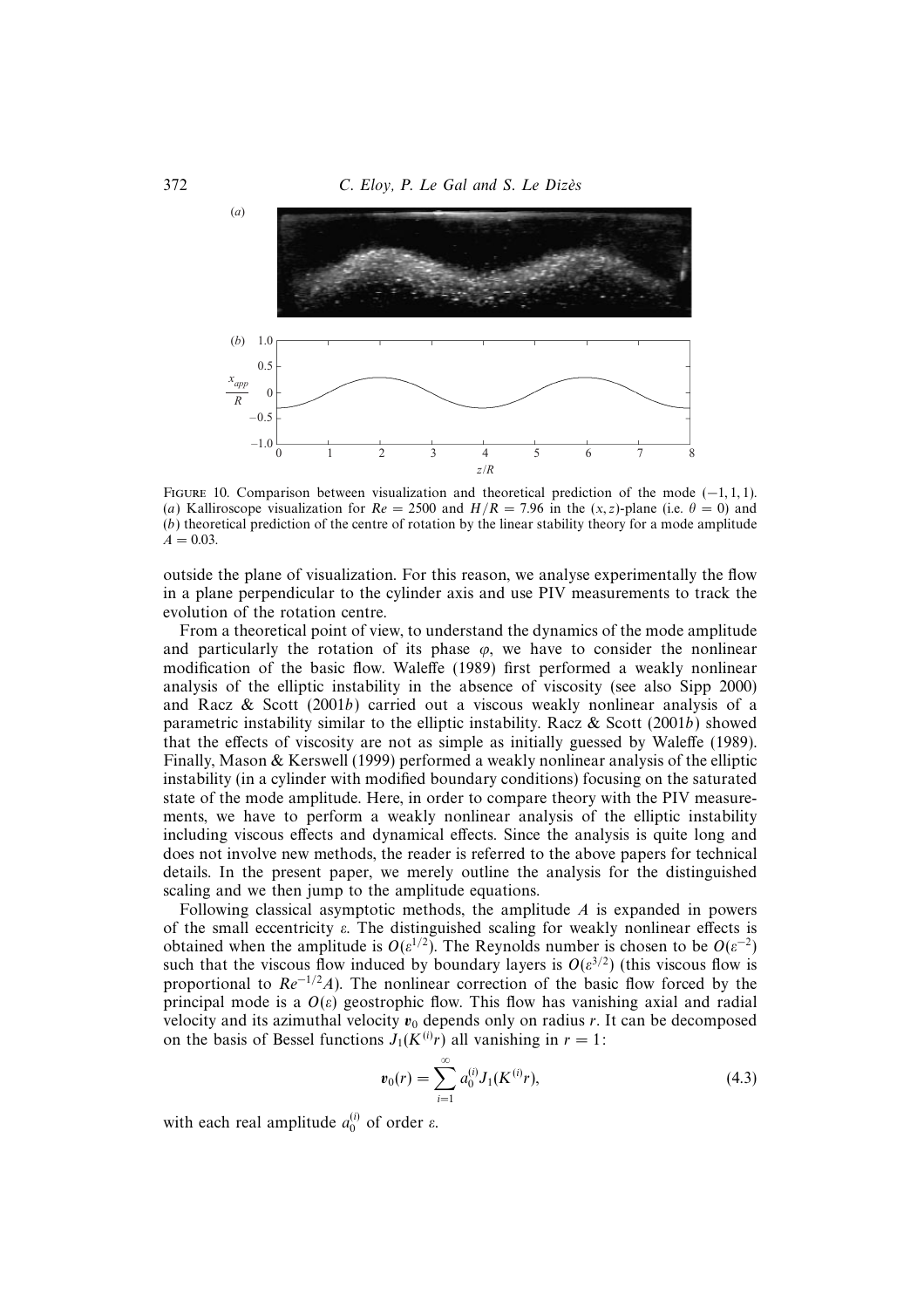The amplitude A of the mode (-1, 1, 1) and the amplitudes  $a_0^{(i)}$  are supposed to vary on a slow time scale *at* such that  $dA/dt = O(\varepsilon^{3/2})$  and  $da_0^{(i)}/dt = O(\varepsilon^2)$ . The amplitude equations for A and  $a_0^{(i)}$  are therefore obtained by solvability conditions at orders  $\varepsilon^{3/2}$  and  $\varepsilon^2$ , respectively. At order  $\varepsilon^{3/2}$ , the dynamics of A is driven by the interaction of the mode  $(-1, 1, 1)$  with the geostrophic mode giving rise to a flow proportional to  $a_0^{(i)}$  and by the triple interaction of the mode (−1, 1, 1) with itself producing a flow proportional to  $|A|^2A$ . The equations describing the dynamics of the geostrophic flow are obtained at order  $\varepsilon^2$ . They result from the nonlinear interaction of the mode  $(-1, 1, 1)$  with the elliptic deformation and the boundary-layer corrections. Finally, both the mode  $(-1, 1, 1)$  and the geostrophic flow are damped by viscosity. The balance of this  $O(Re^{-1/2})$  damping term with the  $O(\varepsilon)$  instability growth rate justifies a posteriori the scaling chosen for Re.

The resulting amplitude equations are (still with  $A = ae^{-i\varphi}$ ):

$$
\frac{\mathrm{d}a}{\mathrm{d}t} = (\varepsilon \sigma_1 \cos 2\varphi - Re^{-1/2} \mu_0)a,\tag{4.4a}
$$

$$
\frac{d\varphi}{dt} = \delta + Da^2 - \varepsilon \sigma_i \sin 2\varphi + \sum_{i=1}^{\infty} \xi^{(i)} a_0^{(i)},\tag{4.4b}
$$

$$
\frac{da_0^{(i)}}{dt} = 2\varepsilon \lambda_1^{(i)} a^2 \cos 2\varphi + Re^{-1/2} \lambda_2^{(i)} a^2 - Re^{-1/2} \mu_1^{(i)} a_0^{(i)},\tag{4.4c}
$$

with the inviscid growth rate  $\sigma_i = 0.5312$  and the nonlinear coefficient  $D = 2.015$ . The damping coefficients are  $\mu_0 = 0.801 + 9.97Re^{-1/2}$ ,  $\mu_1^{(i)} = 0.125 + K^{(i)2}Re^{-1/2}$  where the first term of  $\mu_0$  and  $\mu_1^{(i)}$  originates from viscous boundary layers and the second term from volumic viscous effects. The constants  $K^{(i)}$  appearing in  $\mu_1^{(i)}$  and the other coefficients  $\lambda_1^{(i)}$ ,  $\lambda_2^{(i)}$  and  $\xi^{(i)}$  are given in table 3 (for  $i \le 4$ ). Here, as above, we have included the viscous volumic effects in the viscous coefficients  $\mu_0$  and  $\mu_1$  even if they appear at a larger order. The first amplitude equation  $(4.4a)$  reflects the modification of the growth rate when the angle  $\varphi$  is not zero. It appears that the growth rate in the weakly nonlinear regime is simply equal to the linear growth rate multiplied by the factor cos  $2\varphi$ , which is the local normalized stretching rate for  $\theta = \varphi$ . In this equation, the viscous damping rate  $Re^{-1/2}\mu_0$  also appears. The critical Reynolds number is obtained when growth and damping rates compensate, i.e.  $\mu_0Re^{-1/2} = \varepsilon \sigma_i$ which gives  $Re_c = 537$  (we recover the same critical Reynolds number as in the linear theory for  $H/R = 8$ ). In (4.4b), the term  $\delta$  reflects the detuning associated with aspect ratio variation which tends to modify the angle  $\varphi$ . In the following, the coefficient  $\delta$  is assumed to be negligible, i.e. the cylinder is assumed to be perfectly tuned. In (4.4b), we can also see that the geostrophic flow modifies the angle  $\varphi$ . The third equation (4.4c) describes the dynamics of the geostrophic flow through the different amplitudes  $a_0^{(i)}$ . It is worth noticing that the coefficients  $\lambda_1^{(i)}$ ,  $\lambda_2^{(i)}$  and  $\xi^{(i)}$  rapidly decay as i increases. This permits us to justify a truncation of the sum appearing in  $(4.4b)$ . It is also important to note that  $\lambda_1^{(i)}$  and  $\lambda_2^{(i)}$  are of opposite sign. This means that elliptic and viscous effects tend to compensate when considering the evolution of the geostrophic flow.

As demonstrated by Racz & Scott (2001b) on a similar system, the equation system  $(4.4a)$ – $(4.4c)$  admits non-trivial fixed points. The first equation gives the angle of those fixed points which simply satisfies  $\cos 2\varphi = Re^{-1/2}\mu_0/\varepsilon \sigma_i$ . For this angle, elliptic destabilizing effects are exactly balanced by viscous damping. Note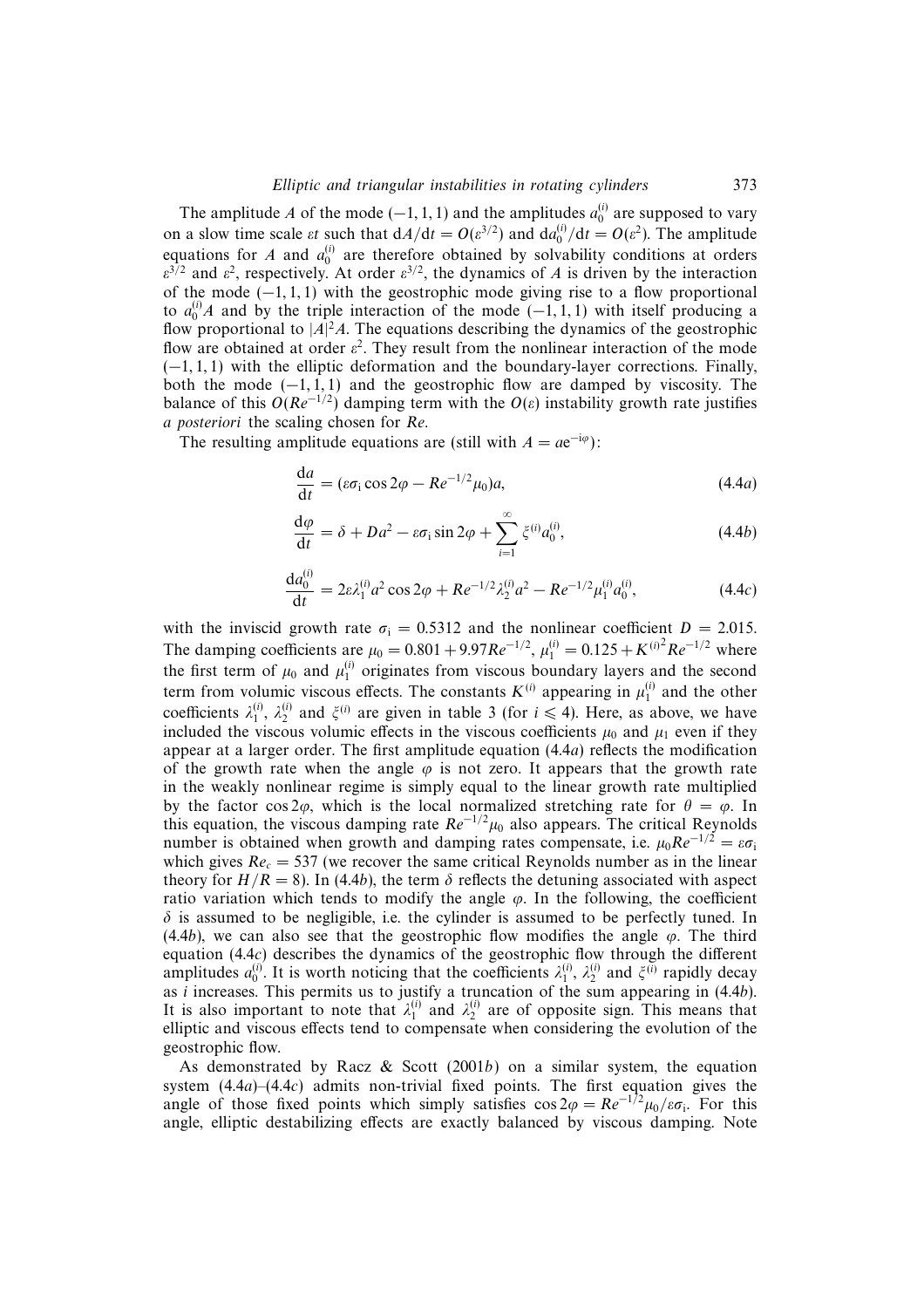| i | $K^{(i)}$ | z(i)     | $\lambda_1^{(i)}$ | $\lambda_2^{(i)}$ |
|---|-----------|----------|-------------------|-------------------|
|   | 3.83      | $-0.223$ | $-18.47$          | 43.50             |
|   | 7.01      | $-0.153$ | $-3.33$           | 9.36              |
| 3 | 10.2      | 0.056    | 0.76              | $-2.64$           |
| Δ | 13.3      | $-0.033$ | $-0.33$           | 1.45              |

TABLE 3. The different coefficients appearing in the nonlinear amplitude equations  $(4.4a)$ – $(4.4c)$  for  $i \leq 4$ . These coefficients are only valid for the mode (−1, 1, 1) and for  $H/R = 8$ .

that the amplitude  $a$  of the fixed point does not intervene in the fixed point angle. Figures 11 and 12 illustrate the possible dynamical behaviours of amplitude A for different Reynolds numbers. To obtain these figures, the equation system (4.4a)–(4.4c) has been solved numerically with the initial conditions  $a = 10^{-5}$ ,  $\varphi = 0$ and  $a_0^{(i)} = 0$  for all *i*. When the amplitude is small, the dynamics follow the property of linear stability analysis, i.e. the amplitude  $a$  grows exponentially and  $\varphi$  remains zero. As a continues to grow, the first effect of nonlinearity is to shift the angle  $\varphi$ , thus decreasing the growth rate, as described by (4.4a). Eventually, the amplitude A converges towards a fixed point by spiralling in the complex plane (as seen in figure 12). The oscillating behaviour is more and more pronounced as the Reynolds number increases. For infinite Reynolds number, the nonlinearity has a peculiar effect. Indeed, in this case, a should eventually decrease back to zero after a given time, as stressed by Sipp (2000). However, this kind of trajectory is singular; for any finite Reynolds number, the trajectory always converges to a fixed point different from zero.

To compare the theoretical predictions of the weakly nonlinear stability theory with experimental results, we have performed PIV measurements. For this purpose, the cylinder is illuminated by a laser sheet in the plane  $z/H = 0.75$ , corresponding to a maximum displacement of the rotation centre. The time interval between two images can be varied from 5 to 100 ms according to the rotation frequency of the cylinder. As illustrated by figure 13, the PIV algorithm allows us to measure the projection of the velocity field in the plane of the laser sheet. Thus, it provides the position of the rotation centre. Both  $\varphi$  and a can be determined from this position. The angle  $\varphi$  corresponds to the physical angle between the direction of stretching and the position of this rotation centre. The amplitude  $a$  can be inferred from equation  $(4.2)$  for  $cos(kz) = 1$ , by measuring the distance r between the rotation centre and the centre of the cylinder.

A succession of PIV analyses permits us to follow the evolution of a and  $\varphi$ as a function of time. Such evolutions are shown in figure 14 for three different Reynolds numbers. For all Reynolds numbers, the first stage of the experiment is the spin-up of the flow (not shown in these figures). During spin-up, a large part of the core of the cylinder is motionless, thus not permitting us to define precisely the position of the rotation centre. After spin-up, the rotation centre is located near the cylinder centre, i.e. the mode amplitude  $a$  is small. At this stage, the measurement of the angle  $\varphi$  is impossible (on the left of the dashed line in figure 14b). Eventually, the mode amplitude grows until it reaches a saturated state ( $a = 0.04$  for  $Re = 790$  and  $a = 0.06$  for  $Re = 1600$  and as it grows, the angle  $\varphi$  increases from zero to a fixed value ( $\varphi = 14°$  for  $Re = 790$  and  $\varphi = 26°$  for  $Re = 1600$ ). For  $Re = 1600$ , saturation of amplitude occurs when  $300 < \Omega t < 450$ . For larger times, another dynamic begins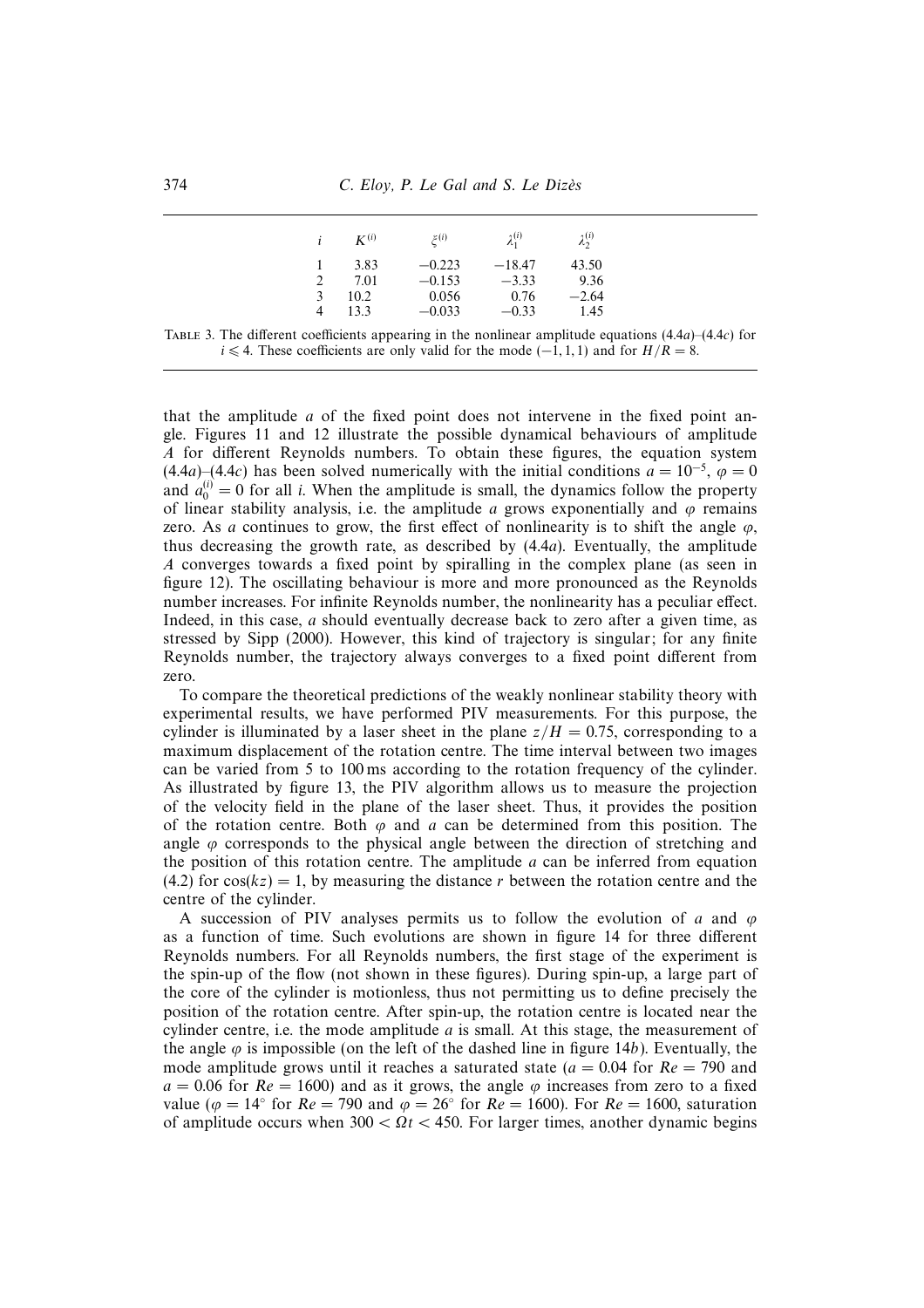

FIGURE 11. Illustration of the weakly nonlinear dynamics of the amplitude A by (a) its norm a and (b) phase  $\phi$  for three different Reynolds numbers: ——,  $Re = 790$ ; ----, 1600; ······, 4700.

at time  $\Omega t = 450$  which converges to a slightly different fixed point (a = 0.07 and  $\varphi = 24^{\circ}$ ). This new dynamic is reproducible and appears for  $1000 < Re < 4000$ . For the highest Reynolds number,  $Re = 4700$ , no saturation of the amplitude could be observed. This case is discussed in more detail in the next section.

For  $Re = 790$ , the agreement between theory and experiment is excellent (see figures 11 and 14), even if the amplitude a and angle  $\varphi$  of the fixed point observed in the experiment are slightly below the theoretical predictions. For  $Re = 1600$ , agreement is also quite good until  $\Omega t = 450$ . After this time, a new phenomenon, not taken into account in the weakly nonlinear theory (probably linked to a secondary instability as will be discussed below), comes into play and modifies the dynamics. Finally, for  $Re = 4700$ , the agreement is only correct during the exponential growth of the amplitude. After that, at time  $\Omega t \approx 300$ , the weakly nonlinear theory is not sufficient to describe the collapse of the amplitude.

Another way of comparing between weakly nonlinear theory and experiments is to plot the measured saturated amplitude  $a_{sat}$  and saturated angle  $\varphi_{sat}$  of the fixed points as a function of the Reynolds number, as in figure 15. In this figure, the value of the first fixed point reached by the amplitude is plotted (for  $Re = 1600$ , it corresponds to time  $300 < \Omega t < 450$  as explained above) since we believe that the following dynamics are due to higher-order nonlinear effects not taken into account in the theory. In figure  $14(a)$ , the mode amplitude plotted is deduced from (4.2) for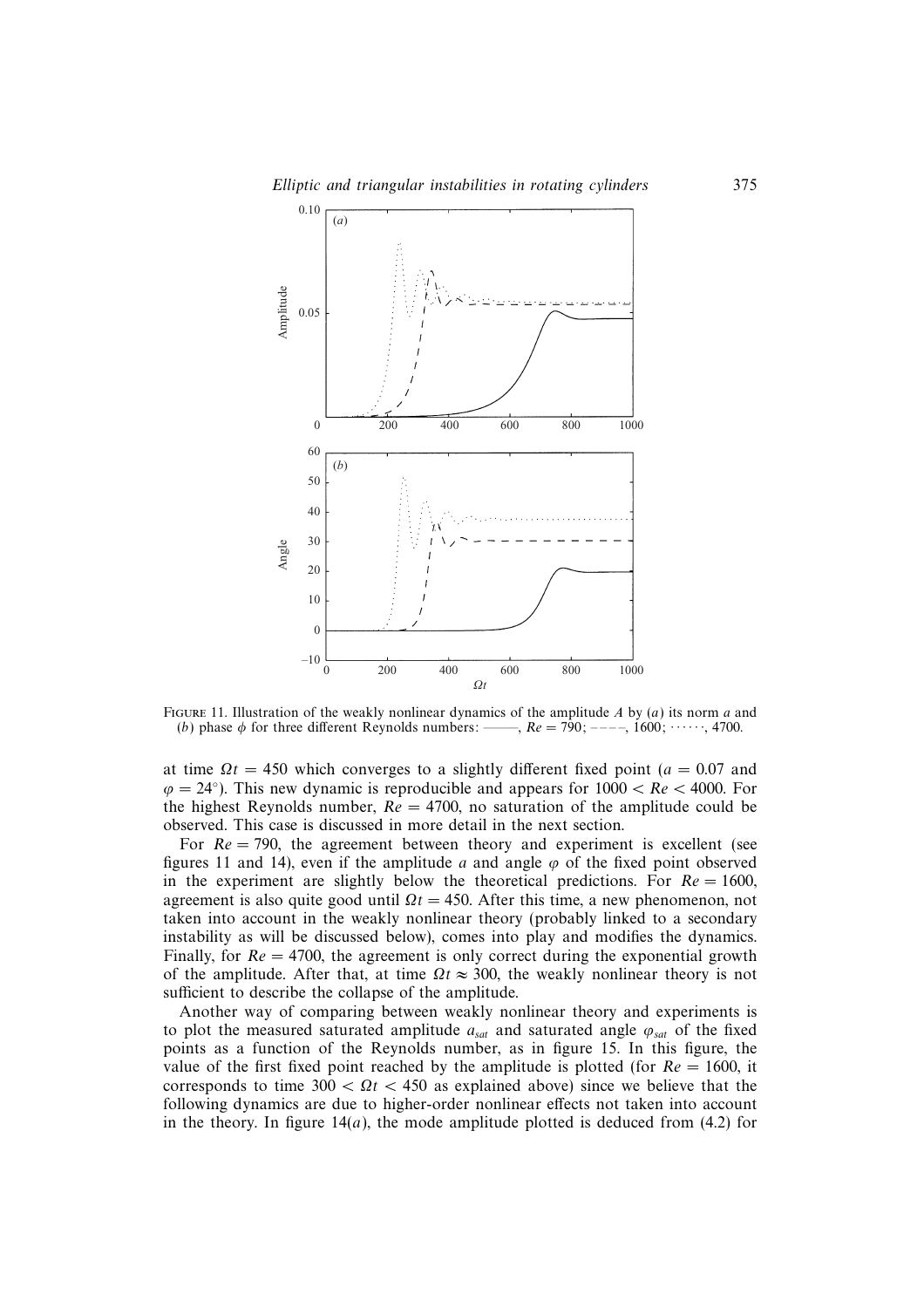



FIGURE 12. Trajectories of the amplitude  $A$  in the complex plane for the same Reynolds numbers as figure 11.



FIGURE 13. Illustration of a typical PIV velocity field of the mode  $(-1, 1, 1)$ . The dashed and dotted lines represent the stretching and compression axis, respectively. Close to the cylinder wall, the velocity field could not be measured because of illumination problems due to the presence of the rollers.

 $cos(kz) cos(\theta - \varphi) = -1$ . However, when a is large, an important geostrophic flow is produced which makes the amplitudes  $a_0^{(i)}$  in the amplitude equation system (4.4) non-negligible. Knowing the angle  $\varphi$  and given the Reynolds number, the amplitudes  $a_0^{(i)}$  of the geostrophic modes can be calculated at saturation using (4.4*c*). They are shown to be proportional to  $a^2$ . Thus, (4.2) can be modified into a second-order linear equation for a to take into account the geostrophic flow  $v_0(r)$ . The solutions of this corrected equation correspond to the crosses in figure  $15(a)$ . This corrected saturated amplitude is about 20% lower than the amplitude shown in figure 14(*a*). It shows a *posteriori* that figure  $14(a)$  gives only qualitative information on the mode dynamics.

From figure 15, we can see that there is a fairly good agreement between the predicted critical Reynolds number ( $Re<sub>c</sub> = 537$ ) and the one that could be inferred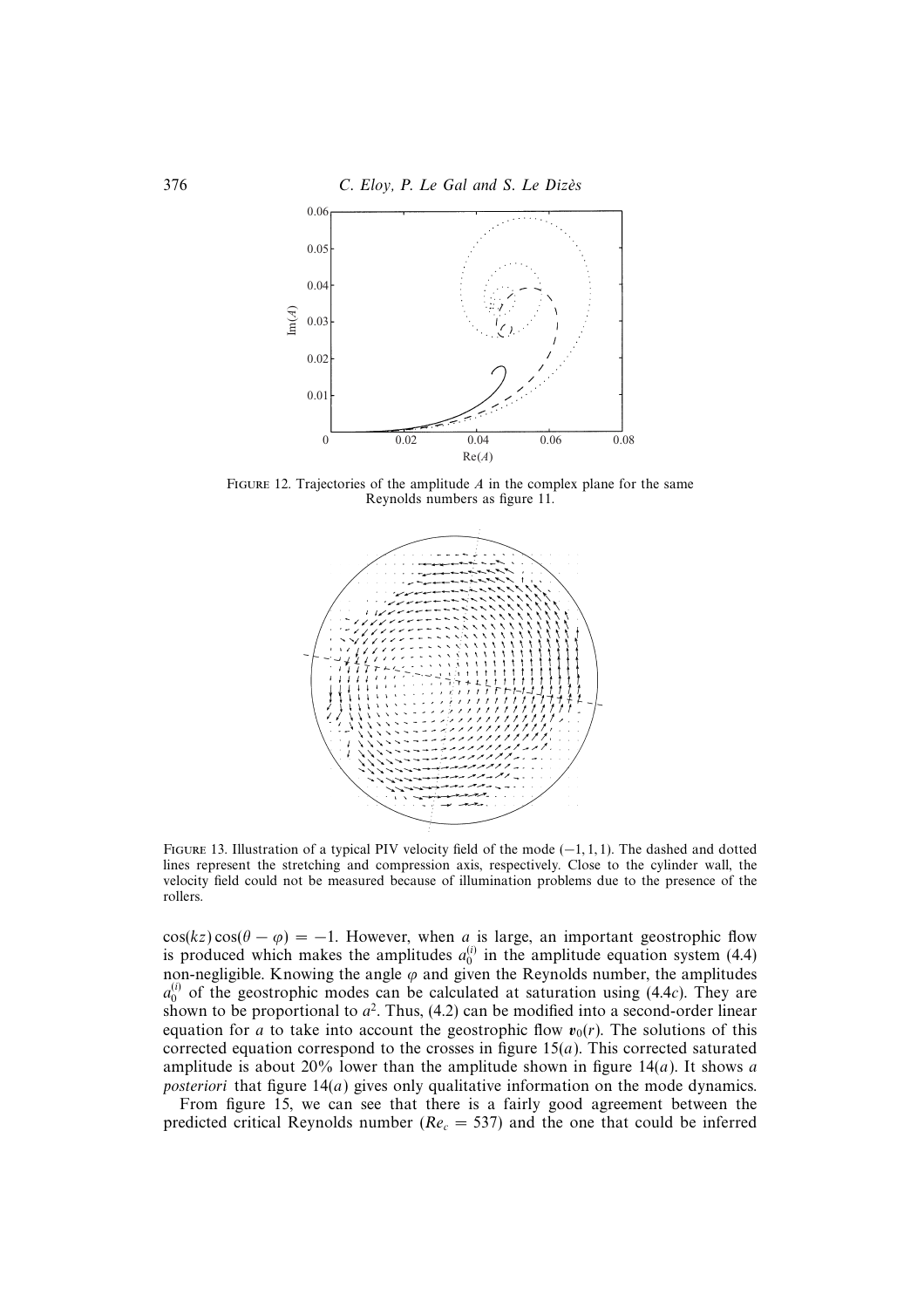

FIGURE 14. PIV measurements of (a) the amplitude and (b) the angle of the mode  $(-1, 1, 1)$  as a function of time for  $\ast$ ,  $Re = 790$ ;  $\triangle$ , 1600;  $\odot$ , 4700.

from experiments. It is, however, important to mention that close to the threshold, the experiments were difficult to carry out owing to the fatigue of the cylinder material during the long period of time needed by the experiment (over 3 h). In figure  $15(b)$ , the measured saturated angle is compared with that predicted by (4.4a) for saturation. The good agreement confirms that the angle of saturation is simply the angle for which the stabilizing effect of viscosity and the destabilizing effect of ellipticity compensate. A small shift of  $5°$  can be observed (it could be due to a lack of accuracy when defining the direction of stretching).

For  $Re > 1000$ , a periodic dynamic is observed superimposed on the stationary mode  $(-1, 1, 1)$ . This phenomenon can be associated with a secondary instability which has been identified in numerical simulations by Kerswell (1999) and Mason & Kerswell (1999) (see also Fabijonas, Holm & Lifschitz 1997; Lifschitz & Fabijonas 1996). By Kalliroscope visualization, we also observed the saturated state of this secondary instability as displayed in figure 16. As can be seen on these six successive images representing one period, a global oscillation of the flow is superimposed on the basic deformation of the axis of rotation due to the primary mode  $(-1, 1, 1)$ . During half a period of this secondary instability, the centre part of the flow is strongly illuminated in contrast to the end parts which stay darker. In the following half-period, the opposite situation occurs where the centre part of the flow stays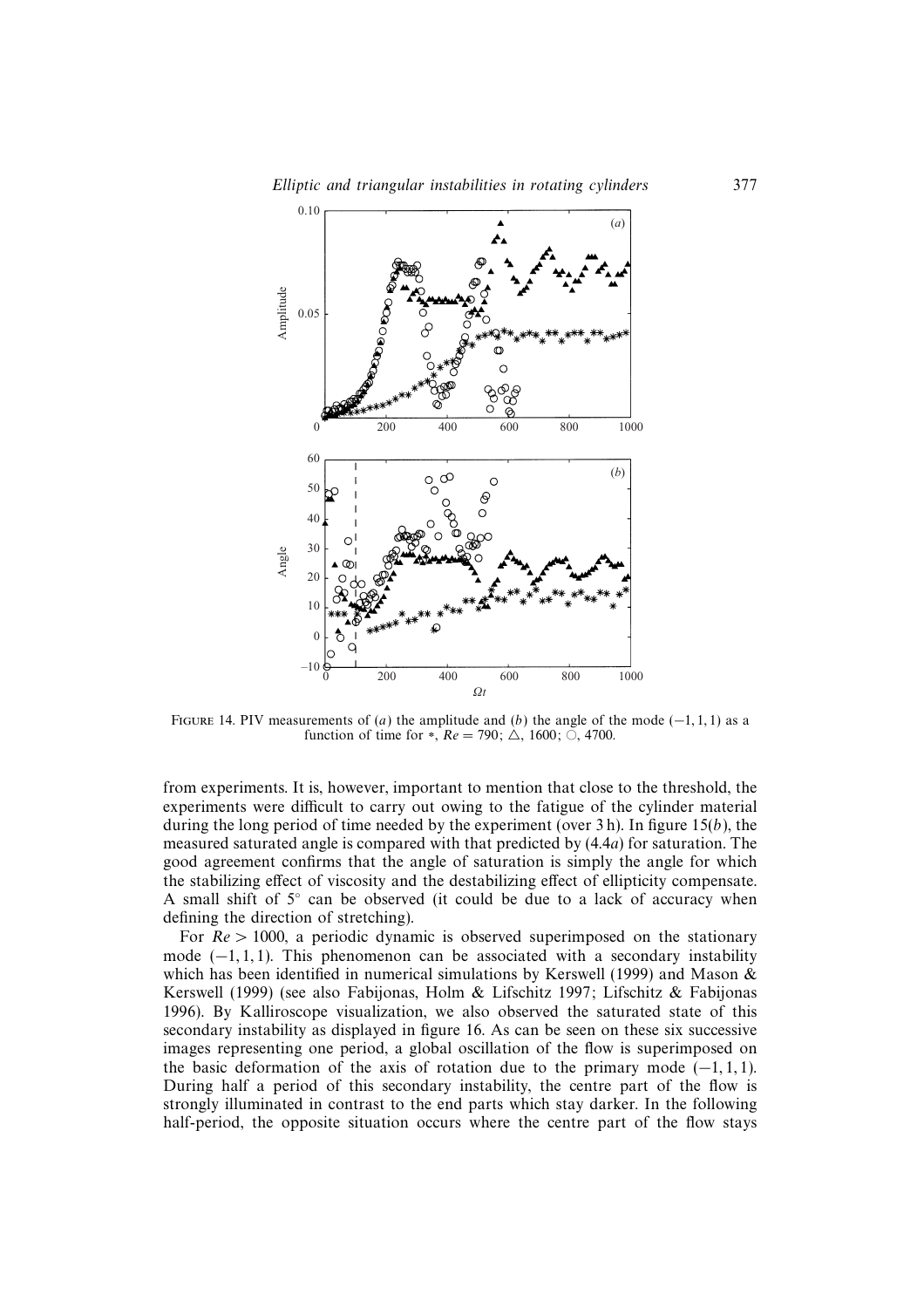

FIGURE 15. Bifurcation diagrams. (a) Saturated amplitude  $a_{sat}$  and (b) angle  $\varphi_{sat}$  as a function of the Reynolds number. The solid lines are deduced from weakly nonlinear theory;  $\circ$ , PIV measurements; +, corrected amplitudes taking into account the geostrophic flow.

dark while the extremities of the cylinder are illuminated. However, owing to the difficulties in interpreting these Kalliroscope images (see Gauthier et al. 1998), we only calculate the frequency of these oscillations from the video images. The spatiotemporal diagram associated with this dynamic is shown in figure 17. In this figure, the periodicity of the flow is shown and its frequency is measured with good accuracy:  $ω = 2.31Ω$ . This is in agreement with the frequency of one of the instability modes predicted by Mason & Kerswell (1999):  $\omega = 2.27\Omega$ . Note that this frequency does not correspond to the frequency of the damped oscillations seen in figure  $14(a)$  for  $Re = 1600$  and  $\Omega t > 450$  which are much slower:  $\omega \approx 0.045\Omega$ . Nevertheless, as for the fundamental mode, we expect the secondary instability to modify the basic flow by the generation of geostrophic modes through nonlinear interaction. This new geostrophic flow would imply a modification of the amplitude equations  $(4.4a)-(4.4c)$ . The low-frequency damped oscillations of the mode amplitude seen in figure  $14(a)$  are probably linked to the slow dynamics of the system of coupled modes. Apparently, for such low Reynolds numbers, the amplitude of the secondary instability mode also saturates and a final state composed of the saturated mode  $(-1, 1, 1)$  and the saturated secondary instability mode can be obtained. As explained by Kerswell (1999), the physical mechanism of this secondary instability is a triadic resonance of the mode (-1, 1, 1) with two Kelvin modes. For the frequency  $\omega = 2.27\Omega$ , these two modes are such that their axial, azimuthal wavenumbers and frequency are:  $k_1 = \frac{1}{2}k_0$ ,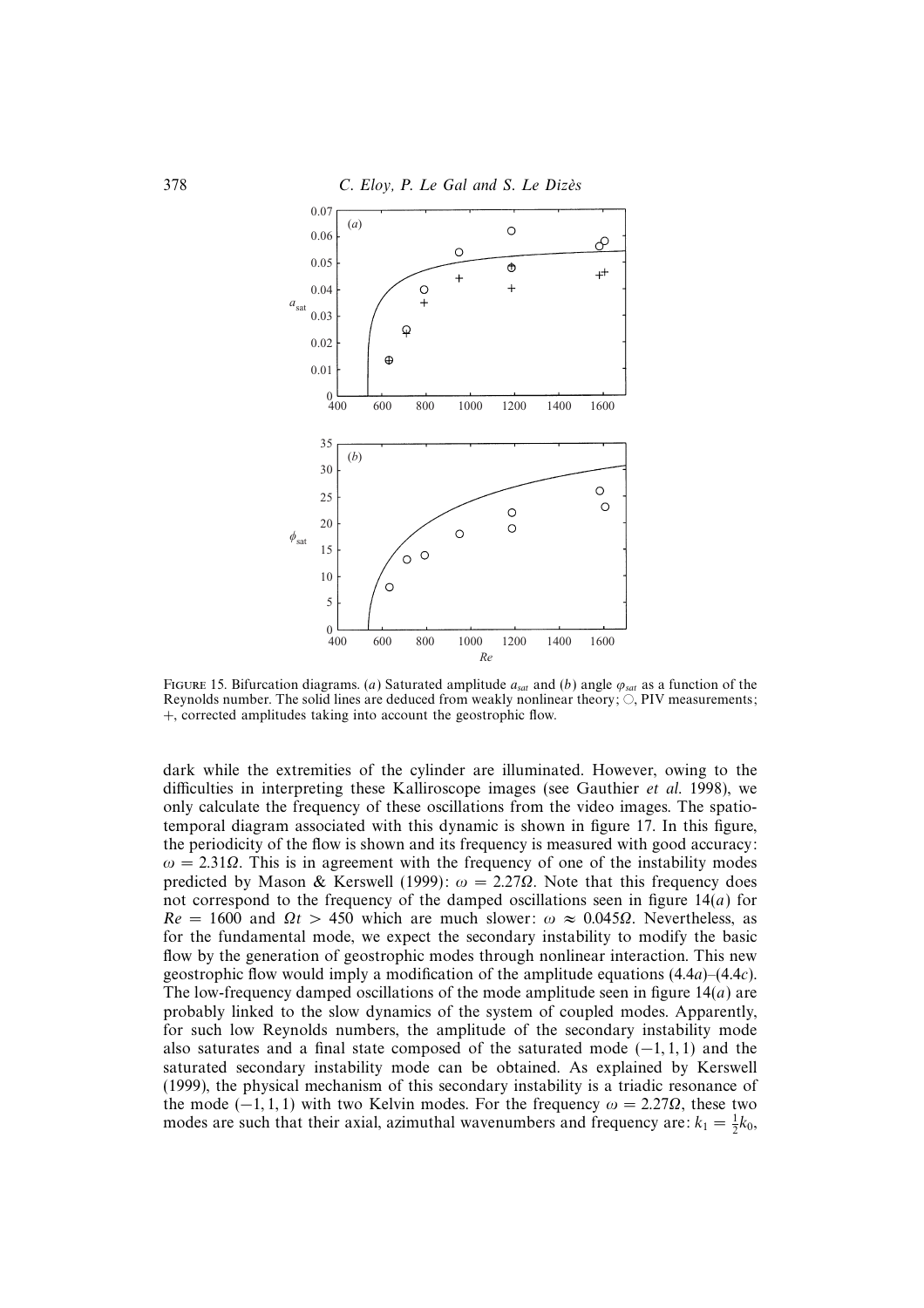

FIGURE 16. Secondary instability mode. Six successive pictures of the flow for the following experimental parameters:  $n = 2$ ,  $Re = 2100$  and  $H/R = 7.80$ . The first picture is taken after 3 min, i.e.  $\Omega t = 514$ . The time interval between two pictures is  $\Omega \Delta t = 0.54$  such that the six pictures represent a full period of the dynamics.

 $m_1 = 2, \omega_1 = 2.27\Omega$  and  $k_2 = \frac{3}{2}k_0, m_2 = 3, \omega_2 = 2.27\Omega$ , with  $k_0 = 1.579$  the axial wavenumber of the mode  $(-1, 1, 1)$ . Mason & Kerswell (1999) predict the presence of a secondary instability mode of frequency  $\omega = 2.27\Omega$  as soon as  $a > 0.014$  (this number is different from that found in their paper because of different normalizations of the Kelvin modes). In our measurements, the oscillation of the amplitude  $A$  after saturation was only observed for  $Re > 1000$  which corresponds to  $a<sub>sat</sub> > 0.05$ . This apparent discrepancy may be due to the fact that the amplitude of the secondary instability has to be sufficiently large to be observed experimentally. For  $Re < 4000$ ,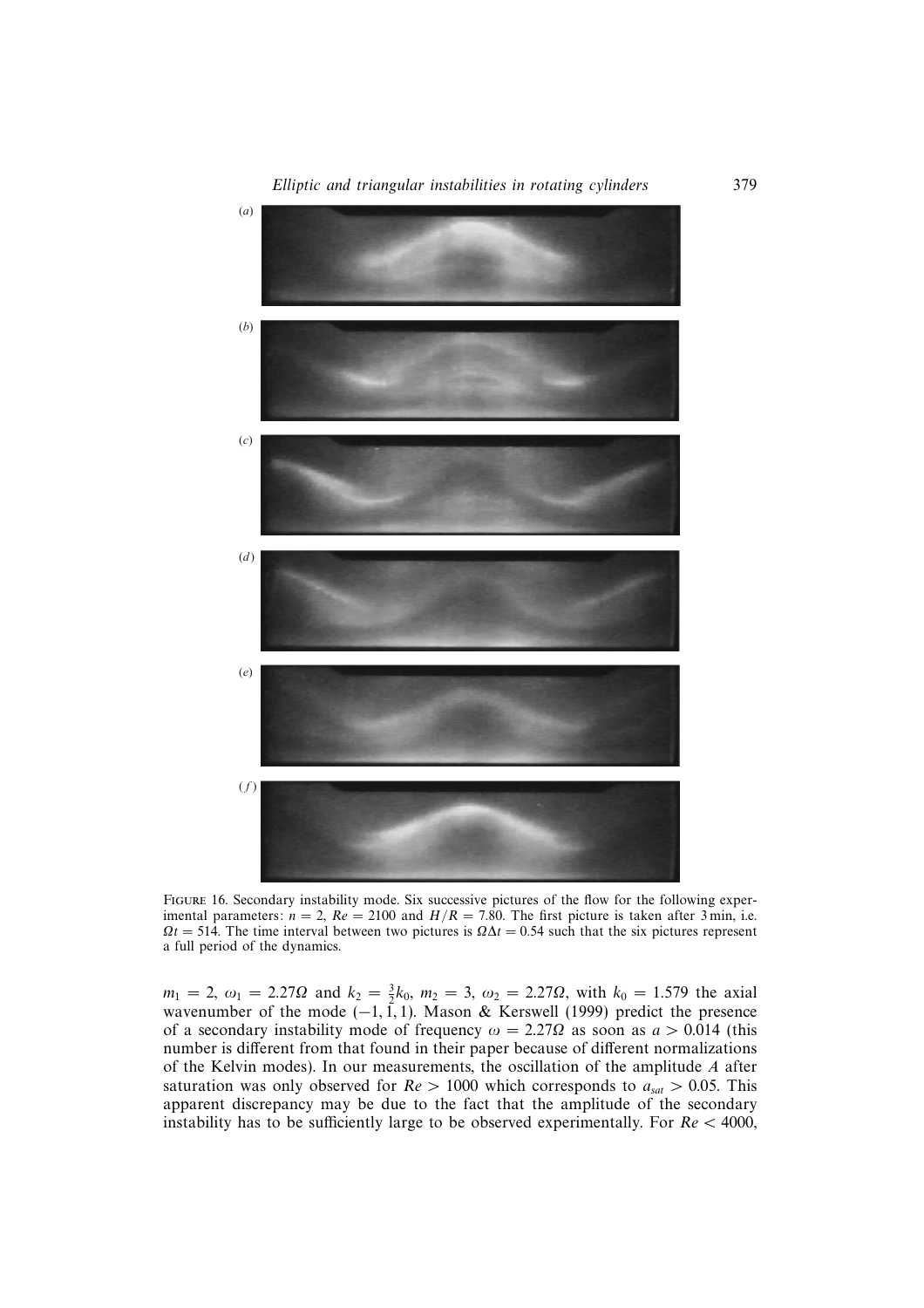

Figure 17. Spatio-temporal diagram of the secondary instability mode. This diagram is constructed by extracting a horizontal video line in the top quarter of the cylinder (as seen in figure 16). The experimental parameters are identical to those indicated in figure 16. The signal is time-periodic with a frequency  $\omega_{exp} = 2.31 \Omega$ .

we always observed the saturation of the primary mode and its secondary instability (when present). However, for higher Reynolds numbers, the flow exhibits a new behaviour, as described in the next section.

### 4.3. High-Reynolds-number flow

For  $Re > 4000$ , the weakly nonlinear theory, as exposed in the previous section, is not sufficient to describe what can be seen by Kalliroscope visualizations. For timeperiodic modes of the elliptic instability (all modes different from  $(-1, 1, 1)$ ), or for modes of the triangular instability (all time-periodic), no saturation of the mode amplitude has been observed. Figure 18 shows three successive pictures of the flow for the mode  $(-1, 2, 1)$  of the triangular instability. For  $Re = 4700, 4.5$  wavelengths of the mode  $(-1, 2, 1)$  are first observed along the length of the cylinder (figure 18a). This oscillation grows (figure 18b) until it eventually leads after a few periods of rotation to an apparent disordered flow (figure 18c) which is maintained forever. Unfortunately, because of the short time scale of the phenomenon affecting these periodic modes, it is difficult to carry out PIV measurements and the visualization gives only a qualitative picture of the flow. The apparent small-scale disorder could be the result of the superposition of several modes of the multipolar instability and secondary instability modes. In the literature, this apparent disorder has been called 'resonant collapse' (McEwan 1971), 'wave collapse' (Malkus 1989), 'breakdown' (Kerswell 1999) or 'explosion' (Eloy et al. 2000). In the following, we shall use these terms indifferently even if we believe that this state could be explained by a weakly nonlinear interaction of modes as is argued below.

For the stationary mode  $(-1, 1, 1)$  of the elliptic instability, the evolution of the flow appears to be different. As mentioned in Eloy et al. (2000), there is no saturation of the mode amplitude for such high-Reynolds-number flows. A cycle of instability, explosion and relaminarization can be observed with Kalliroscope visualization (figure 5 of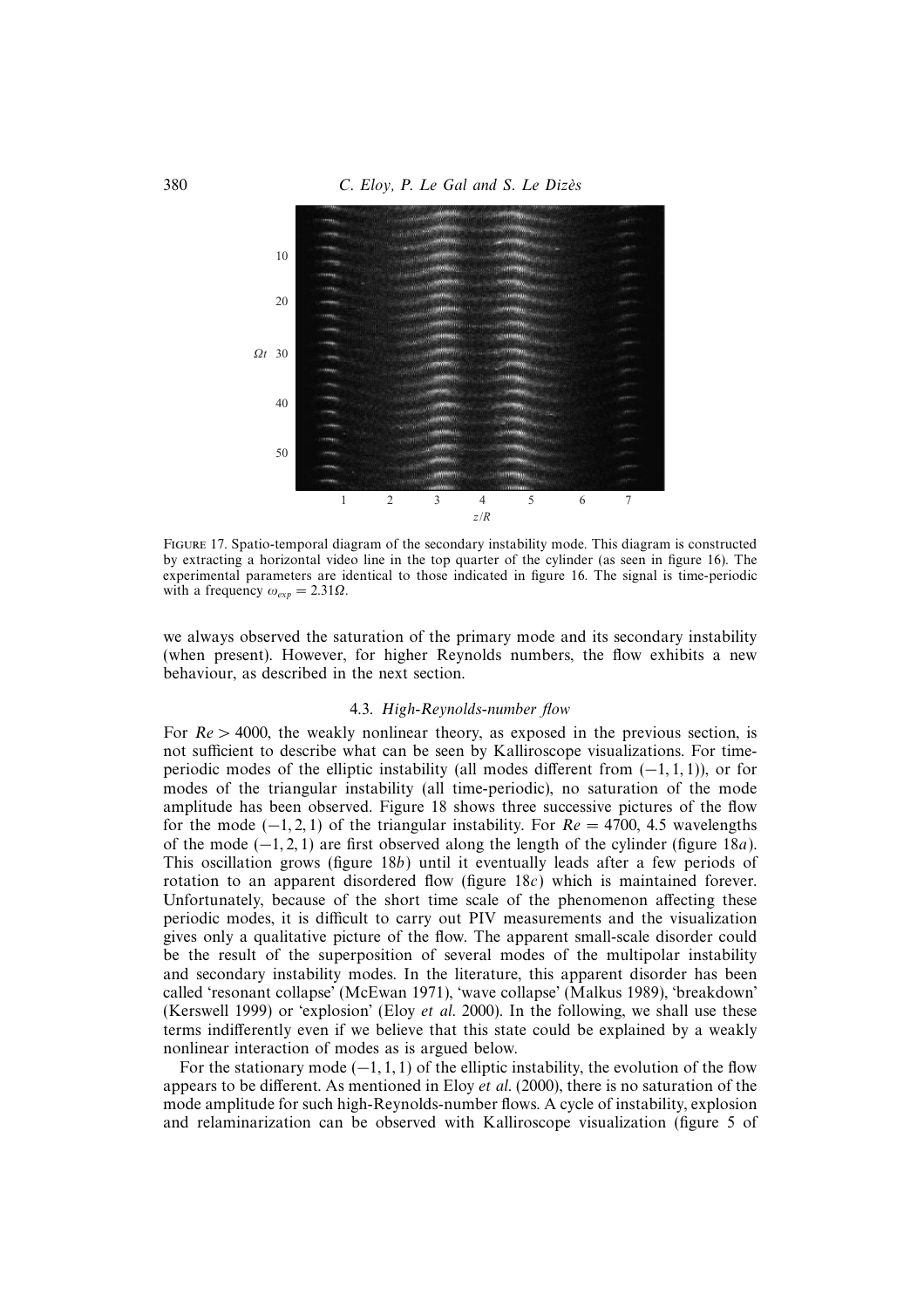Elliptic and triangular instabilities in rotating cylinders 381



FIGURE 18. Three successive pictures of the flow  $\text{mode } (-1, 2, 1)$  for  $n = 3$ ,  $Re = 4700$   $H/R = 8$ and (a)  $\Omega t = 330$ ; (b)  $\Omega t = 350$ ; (c)  $\Omega t = 420$ .

Eloy et al. 2000). The first two stages are comparable to what has been observed for time-periodic modes; the instability grows until the flow becomes very disordered (apparently), similar to what can be seen in figure 18 for the mode  $(-1, 2, 1)$ . This disorder which is characterized by the apparition of small scales appears suddenly (on a time scale comparable to the rotation period) and gives the impression of an 'explosion' of the flow. However, in contrast to time-periodic modes, these 'small scales' are not maintained and the flow eventually relaminarizes to a solid-body rotation. At this stage, the instability can grow again, leading to a characteristic intermittent cycle.

Figure 14 shows how the mode amplitude and phase vary as measured with PIV for  $Re = 4700$ . It can be seen that the amplitude first grows exponentially until  $\Omega t = 250$ . At this moment, the amplitude seems to saturate ( $a \approx 0.7$ ) as does its phase ( $\varphi \approx 35^{\circ}$ ). But when  $\Omega t = 300$ , the 'explosion' occurs and the amplitude decreases until  $\Omega t = 370$ . During this decay, the phase varies rapidly giving the impression that the amplitude is spiralling back to zero. Then, from  $\Omega t = 400$  to 500, the unstable mode  $(-1, 1, 1)$  grows again until the second explosion. The PIV recording ends when the flow has relaminarized for the second time at  $\Omega t = 600$ . During the whole cycle, the velocity field as measured by PIV is a rotation around a single point (except for very rare velocity fields at the end of the amplitude decay for which there seem to be two rotation centres close to each other). Moreover, the impression of 'small scales' given by the Kalliroscope visualizations is not recovered by PIV measurements. This means that during the cycle, the flow is mainly composed of the mode  $(-1, 1, 1)$ .

Several scenarios have been proposed in the past to explain the violent explosion observed on visualizations. In the context of forced Kelvin modes, McEwan (1971) first proposed that this 'resonant collapse' (as he named it) could be triggered by the triadic interactions of three Kelvin waves. In the context of precessing instabilities, Kobine (1995) and Manasseh (1996) observed a similar 'collapse'. It has been argued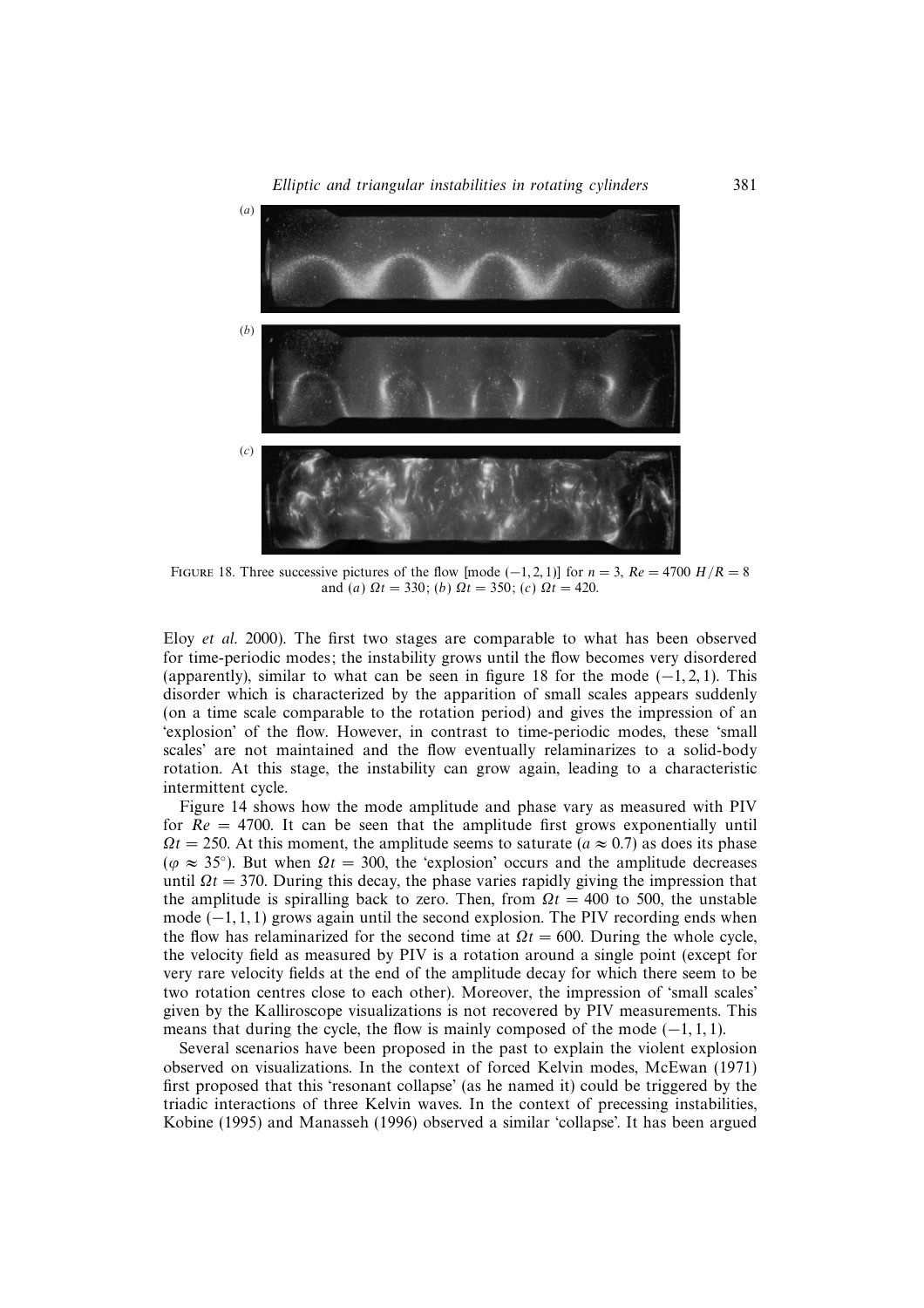382 C. Eloy, P. Le Gal and S. Le Dizès



FIGURE 19. Three successive pictures of the flow for  $Re = 6600$ ,  $H/R = 8$  and (a)  $\Omega t = 61$ ; (b)  $\Omega t = 63$ ; (c)  $\Omega t = 80$ .

that boundary-layer instabilities or a centrifugal instability could be responsible for this collapse. Malkus & Waleffe (1991) proposed a third scenario. They claimed that, owing to nonlinear interactions, the basic flow enters a regime (defined by  $d\Gamma^2/dr < \Gamma^2/r$  where  $\Gamma(r)$  is the circulation) where Kelvin modes no longer exist. They attributed the 'collapse' to this regime. Finally, Mason & Kerswell (1999) and Kerswell (2002) argued that the secondary instability could be the first step of a bifurcation cascade (in the spirit of Ruelle–Takens) leading to the violent collapse. Despite the number of scenarios, no clear experimental fact has so far been able to clarify the mechanism of 'explosion'.

In our experiment, we have tried to test the different scenarios. We first analysed the velocity field given by PIV measurements. It appeared that the Rayleigh criterion for centrifugal instability and the criterion on the circulation  $\Gamma(r)$  proposed by Malkus & Waleffe (1991) were never satisfied throughout the whole cycle of instability and explosion. These two scenarios can therefore be discarded. As explained in the previous section, for sufficiently small Reynolds number ( $Re < 4000$ ), the secondary instability described by Kerswell (1999) has been shown experimentally. However, it was also shown that the presence of this secondary instability does not lead to explosion in this regime. For larger Reynolds numbers, this secondary instability is probably also present even if it is difficult to visualize experimentally because of the short duration of the explosion. On particular visualizations such as those in figure 19, just prior to explosion, two different modes of the primary elliptic instability have been observed. In figure  $19(a)$ , we can see the two wavelengths characterizing the mode  $(-1, 1, 1)$  and, a short time later (less than half the rotation period), a mode with 3 wavelengths in figure  $19(b)$ . A spatio-temporal diagram (not shown here) permits us to measure the period of the flow:  $\omega = 1.0\Omega$ , and therefore confirms that the second mode observed is the primary mode  $(0, 2, 1)$ . This means that these two modes can coexist before explosion. Their interaction could thus play a role in the collapse observed later. Note, however, that this superposition of the mode  $(-1, 1, 1)$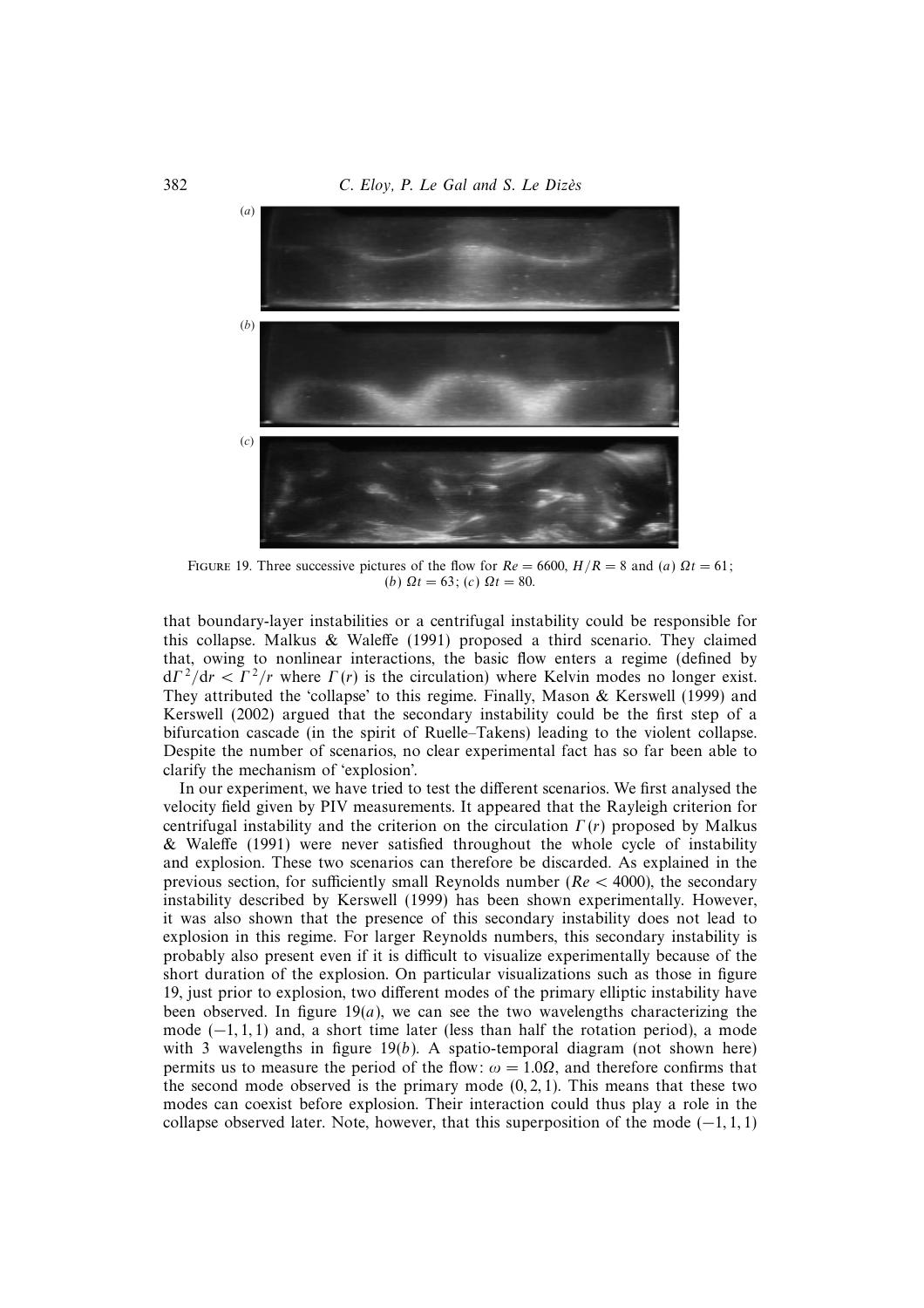and (0, 2, 1) is not always observed in Kalliroscope visualizations and that it was not observed in PIV measurements.

Based on these experimental facts, we can argue that the mechanism of 'collapse' is likely to be a nonlinear interaction of several modes of the primary or secondary instability. However, it is difficult to distinguish which mode interacts with the mode  $(-1, 1, 1)$  since both the secondary instability mode and the mode  $(0, 2, 1)$  involve a Kelvin mode of azimuthal wavenumber  $m = 2$  and with a wavelength  $\lambda$  such that  $3\lambda = H/R$ . As Mason & Kerswell (1999) observed numerically, the secondary instability could force the mode  $(0, 2, 1)$ . This may explain why it can be visible on few visualizations. Besides, any defect of the experiment (such as a non-homogeneous cylinder material) may drive a forcing at the rotation frequency  $\Omega$  which is precisely the frequency of the mode  $(0, 2, 1)$ . We can imagine that the mode  $(0, 2, 1)$  created this way could also force the secondary instability mode. In any case, the presence of another mode modifies the weakly nonlinear amplitude equations obtained in the previous section. Indeed, the equation for the geostrophic modes would have to take into account the presence of these additional modes. This could be sufficient to completely change the dynamics of the  $(-1, 1, 1)$  mode amplitude and generate the cycle of instability–explosion observed.

### 5. Conclusion

In this paper, we have studied experimentally and theoretically the stability of a vortex subjected to a dipolar or tripolar stationary strain. The experimental apparatus is made of an elastic deformable cylinder rotated at constant angular speed. This cylinder is constrained by two or three rollers to deform it elliptically or triangularly. We have studied the flow under the variation of two dimensionless control parameters: the aspect ratio of the cylinder which can be varied by changing its length and the Reynolds number based on the angular speed. The third control parameter could be the strength of the applied constraint, but its variation has not been studied in the present paper. We have shown theoretically by studying the viscous linear stability of the flow that these two control parameters are able to select particular modes of the instability. A diagram showing the most unstable mode as a function of the Reynolds number and aspect ratio has been constructed (figure 9). This predicted diagram shows excellent agreement with the experimentally observed modes close to the instability threshold. In particular, we have exhibited time-periodic modes which were not reported by previous experimental studies.

The instability has also been studied for Reynolds numbers far from the threshold for the stationary undulating modes. For the first time, we have demonstrated that a viscous weakly nonlinear analysis is able to predict the dynamics of the mode amplitude as measured by PIV up to  $Re = 4000$ . The weakly nonlinear interaction of the mode with itself drives a geostrophic mode whose effect is to modify the basic flow. The growth of the geostrophic mode forces a detuning of the mode phase which yields a stabilizing effect. In all cases, the weakly nonlinear equations lead to stable fixed points with saturated amplitude. The amplitude of the predicted fixed points depends on the Reynolds number, it compares well with the PIV measurement of the saturated mode amplitude. Through Kalliroscope visualizations, we have also shown the presence of a secondary instability as predicted by Kerswell (1999) in his numerical study. The secondary instability mode amplitude has been shown to saturate experimentally for  $Re < 4000$ . However, for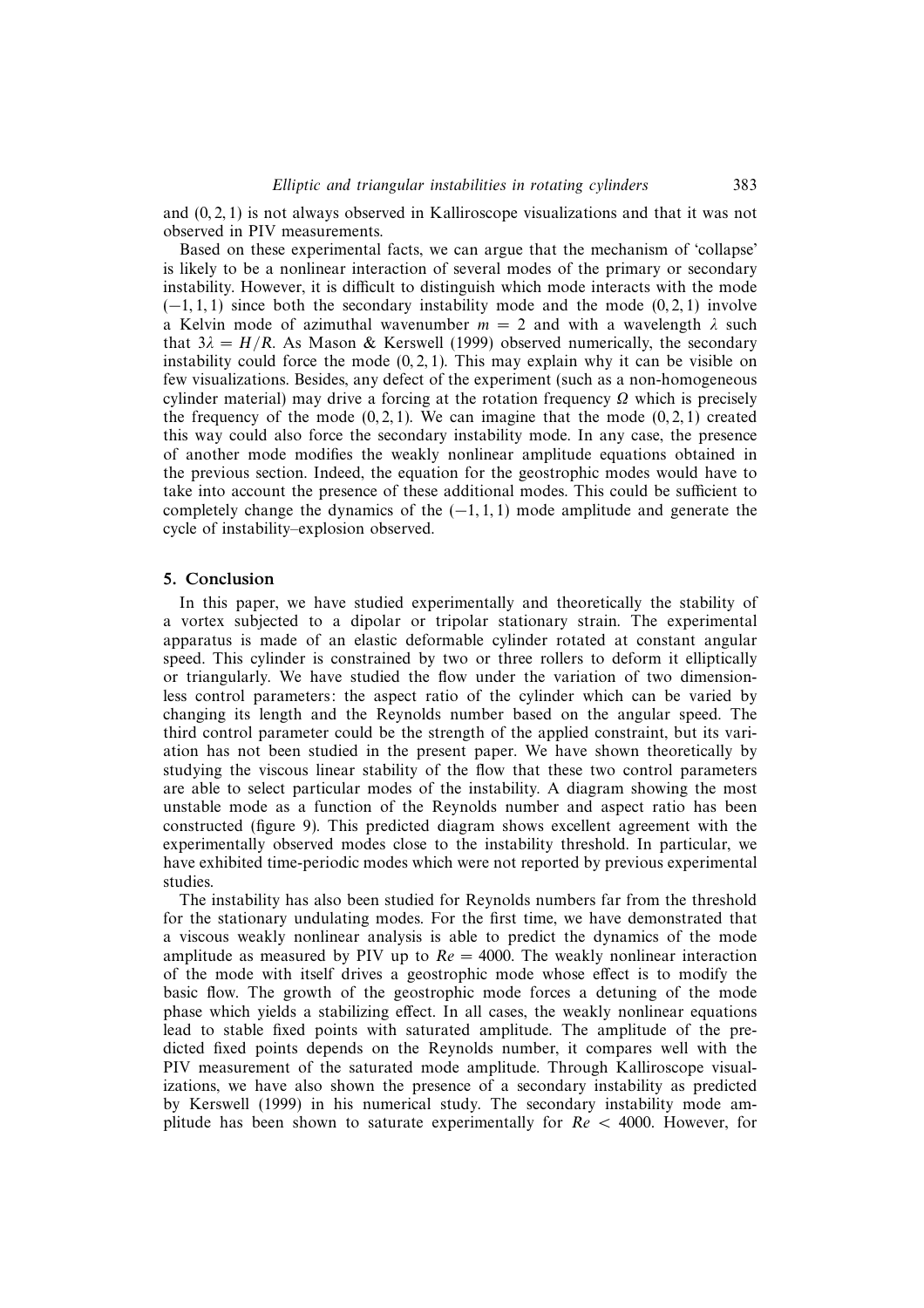higher Reynolds number, the flow exhibits a new behaviour. After the growth of the unstable mode, an 'explosion' of the flow has been observed. This 'collapse' is probably due to the growth of a geostrophic mode driven by the nonlinear interaction of secondary instability modes or other modes of the primary instability. This geostrophic mode modifies the mean flow and therefore changes the dynamics of the mode amplitude giving the impression of a violent 'explosion'. In other words, this apparent 'collapse' could be nothing but a complex weakly nonlinear interaction of the fundamental modes with secondary instability modes and the geostrophic flow.

In this paper, we have investigated the multipolar instability which is a resonant vortex instability. Its physical mechanism lies in the interaction of two natural Kelvin modes of the vortex with the applied constraint. In the case studied here, the constraint can be viewed as a two-dimensional stationary intrinsic 'mode', i.e. with axial wavenumber, azimuthal wavenumbers and frequency  $k = 0$ ,  $m = n$  and  $\omega = 0$ . In the context of turbulent flows, it would be interesting to study the effect of any general intrinsic mode  $[k; m; \omega]$ . Indeed, combinations of such general modes would give a model of the turbulent field surrounding vortex filaments. Such a constraint is likely to drive a resonant instability similar to the multipolar instability. The richness of this kind of resonant instability could explain the splitting and undulation of vortex filaments seen in turbulent flows both experimentally (Cadot et al. 1995) and numerically (Arendt et al. 1998).

We would like to acknowledge the valuable help of Patrice Meunier during the experimental study.

#### Appendix. Mathematical expressions

A.1. Kelvin modes

The velocity–pressure field of a Kelvin mode is defined by (3.2) where  $U = (-iU_r;$  $U_{\theta}$ ;  $U_z$ ; P) is given by:

$$
U_r(r) = (m - \omega)\delta J'_{|m|}(\delta r) + \frac{2m}{r} J_{|m|}(\delta r), \qquad (A 1a)
$$

$$
U_{\theta}(r) = 2\delta J'_{|m|}(\delta r) + \frac{m(m-\omega)}{r} J_{|m|}(\delta r), \qquad (A 1b)
$$

$$
U_z(r) = -\frac{k}{m - \omega} \left[4 - (m - \omega)^2\right] J_{|m|}(\delta r),\tag{A1c}
$$

$$
P(r) = [4 - (m - \omega)^2]J_{|m|}(\delta r), \tag{A1d}
$$

where  $J_{\mu}$  is the Bessel function of the first kind and  $J_{\mu}$  its derivative. The scalar  $\delta$  in these expressions is the 'radial wavenumber' and is defined as:

$$
\delta^2 = \frac{k^2(2+m-\omega)(2-m+\omega)}{(m-\omega)^2}.
$$
 (A2)

The dispersion relation  $D(k, m, \omega) = 0$  is given by

$$
D(k, m, \omega) = (m - \omega)\delta J'_{|m|}(\delta) + 2mJ_{|m|}(\delta). \tag{A3}
$$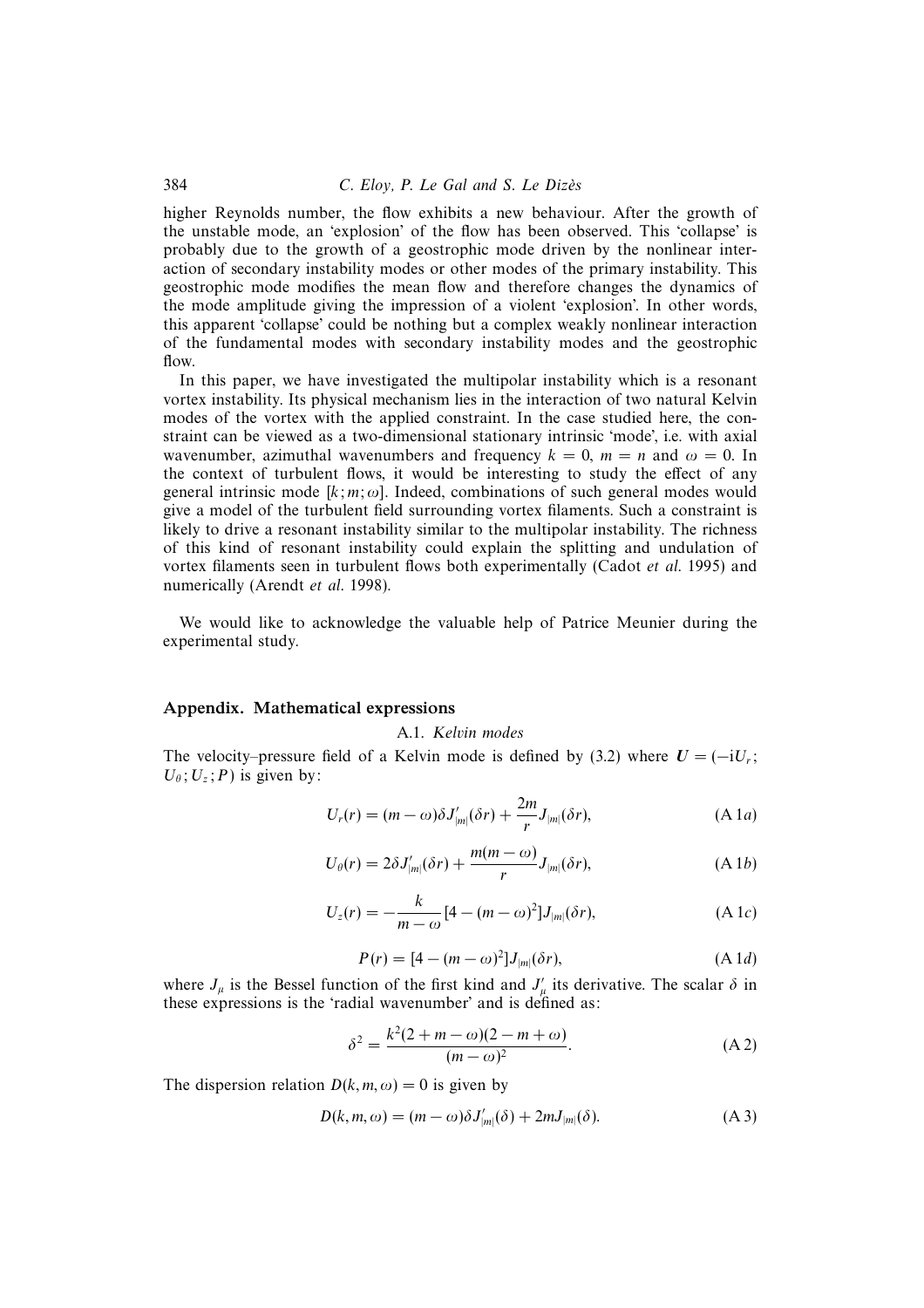# A.2. Operators

The operators required to calculate amplitude equations (3.4a), and (3.4b) are:

$$
\mathscr{J} = \begin{pmatrix} 1 & 0 & 0 & 0 \\ 0 & 1 & 0 & 0 \\ 0 & 0 & 1 & 0 \\ 0 & 0 & 0 & 0 \end{pmatrix}, \tag{A4}
$$

$$
\mathcal{Q} = \left( \begin{array}{cccc} 0 & 0 & 0 & 0 \\ 0 & 0 & 0 & 0 \\ 0 & 0 & 0 & 1 \\ 0 & 0 & 1 & 0 \end{array} \right), \tag{A5}
$$

$$
\mathcal{N} = \frac{1}{2} \begin{pmatrix} D_1 - (n-1)r^{n-2} & -i(n-2)r^{n-2} & 0 & 0 \\ -inr^{n-2} & D_1 + (n-1)r^{n-2} & 0 & 0 \\ 0 & 0 & D_1 & 0 \\ 0 & 0 & 0 & 0 \end{pmatrix},
$$
 (A6)

with

$$
D_1 = -r^{n-1} \frac{\partial}{\partial r} + mr^{n-2}, \tag{A.7}
$$

$$
\mathcal{L} = \begin{pmatrix} D_2 - \frac{1}{r^2} & -\frac{2im}{r^2} & 0 & 0 \\ \frac{2im}{r^2} & D_2 - \frac{1}{r^2} & 0 & 0 \\ 0 & 0 & D_2 & 0 \\ 0 & 0 & 0 & 0 \end{pmatrix},
$$
 (A 8)

and

$$
D_2 = \frac{1}{r} \frac{\partial}{\partial r} + \frac{\partial^2}{\partial r^2} - \frac{m^2}{r^2} + \frac{\partial^2}{\partial z^2}.
$$
 (A9)

# A.3. Linear amplitude equations

As in Moore & Saffman (1975) and Eloy & Le Dizès (2001), linear amplitude equations are obtained from solvability conditions. Explicit and compact expressions for the linear coefficients can be obtained if we introduce the scalar product:

$$
\langle X|Y\rangle = \int_0^1 (\overline{X}_r Y_r + \overline{X}_\theta Y_\theta + \overline{X}_z Y_z + \overline{X}_p Y_p)r \,dr,\tag{A.10}
$$

and the notation:

$$
\mathcal{N}_{2|1} = \langle \mathbf{U}^{(2)} | \mathcal{N} \mathbf{U}^{(1)} \rangle, \tag{A11}
$$

where  $U^{(1)}$  and  $U^{(2)}$  are the velocity–pressure fields of the first and second Kelvin modes, respectively. Using similar techniques to those in Eloy  $\&$  Le Dizès (2001), we obtain for the coefficients appearing in  $(3.4a)$  and  $(3.4b)$ 

$$
n_1 = \frac{\overline{\mathcal{N}}_{1|2} - I_1}{\mathcal{J}_{1|1}}, \quad v_1 = -\frac{\mathcal{L}_{1|1}}{\mathcal{J}_{1|1}}, \quad q_1 = \frac{\mathcal{Q}_{1|1}}{\mathcal{J}_{1|1}}, \quad (A 12a - c)
$$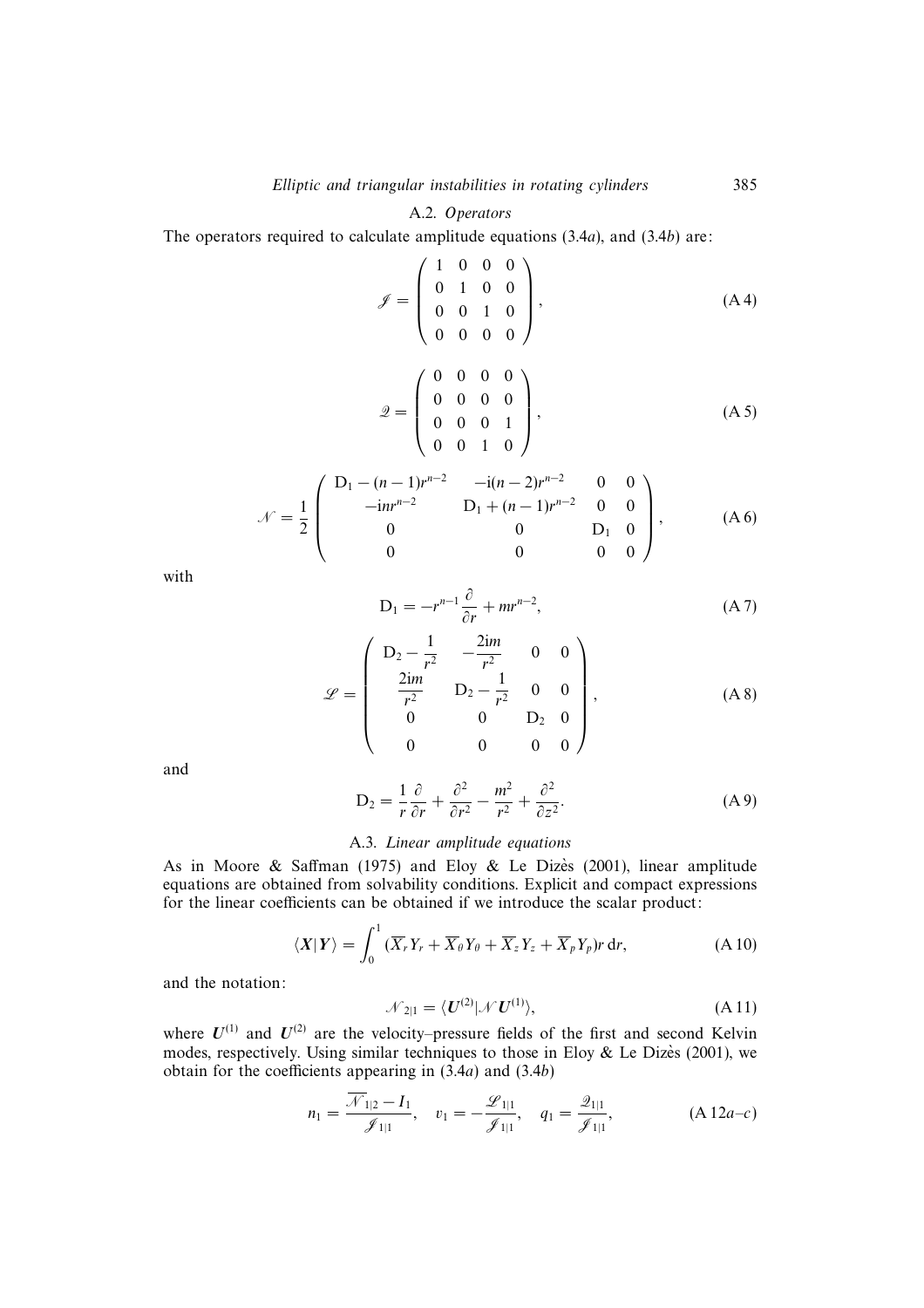386 C. Eloy, P. Le Gal and S. Le Diz`es

$$
n_2 = \frac{\mathcal{N}_{2|1} - I_2}{\mathcal{J}_{2|2}}, \quad v_2 = -\frac{\mathcal{L}_{2|2}}{\mathcal{J}_{2|2}}, \quad q_2 = \frac{\mathcal{Z}_{2|2}}{\mathcal{J}_{2|2}}, \quad (A \, 12d - f)
$$

where the bar denotes complex conjugation, the terms  $I_1$  and  $I_2$  originate from the inviscid elliptic boundary conditions and are evaluated in  $r = 1$ :

$$
I_1 = \frac{1}{2} P^{(1)} \left( U_\theta^{(2)} + \frac{1}{n} \frac{\partial U_r^{(2)}}{\partial r} \right), \tag{A13a}
$$

$$
I_2 = \frac{1}{2} P^{(2)} \left( U_\theta^{(1)} - \frac{1}{n} \frac{\partial U_r^{(1)}}{\partial r} \right). \tag{A.13b}
$$

The terms  $s_1$  and  $s_2$  come from the viscous boundary conditions. Kudlick (1966) gave explicit expressions:

$$
s_1 = \frac{(4 - \zeta_1^2)}{4\sqrt{2}(m_1^2 + k^2 + \frac{1}{2}m_1\zeta_1)}\frac{R}{H}\left[ (1 - i)\frac{2 - \zeta_1}{\sqrt{2 + \zeta_1}} \left( m_1^2 + k^2 + \frac{2m_1\zeta_1}{2 - \zeta_1} \right) \right] \tag{A.14a}
$$

$$
+(1+i)\frac{2+\zeta_1}{\sqrt{2-\zeta_1}}\left(m_1^2+k^2+\frac{2m_1\zeta_1}{2+\zeta_1}\right)+(1-i)\left(m_1^2+k^2\right)\frac{H}{R}\sqrt{\zeta_1}\right], \quad (A\ 14b)
$$

$$
s_2 = \frac{(4 - \zeta_2^2)}{4\sqrt{2}(m_2^2 + k^2 - \frac{1}{2}m_2\zeta_2)}\frac{R}{H}\left[ (1 + i)\frac{2 - \zeta_2}{\sqrt{2 + \zeta_2}} \left( m_2^2 + k^2 - \frac{2m_2\zeta_2}{2 - \zeta_2} \right) \right]
$$
 (A 14*c*)

$$
+(1-i)\frac{2+\zeta_2}{\sqrt{2-\zeta_2}}\left(m_2^2+k^2-\frac{2m_2\zeta_2}{2+\zeta_2}\right)+(1+i)\left(m_2^2+k^2\right)\frac{H}{R}\sqrt{\zeta_2}\right], \quad \text{(A 14d)}
$$

with

$$
\zeta_1 = |\omega - m_1|, \quad \zeta_2 = |\omega - m_2|.
$$
 (A 15*a*,*b*)

#### REFERENCES

- Aldridge, K., Seyed-Mahmoud, B., Henderson, G. & van Wijngaarden, W. 1997 Elliptical instability of the Earth's fluid core. Phys. Earth Planet. Int. **103**, 365–374.
- ARENDT, S., FRITTS, D. C. & ANDREASSEN, Ø. 1998 Kelvin twist waves in the transition to turbulence. Eur. J. Mech. B/Fluids **17**, 595–604.

Bayly, B. J. 1986 Three-dimensional instability of elliptical flow. Phys. Rev. Lett. **57**, 2160–2163.

- BAYLY, B. J., HOLM, D. D. & LIFSCHITZ, A. 1996 Three-dimensional stability of elliptical vortex columns in external strain flows. Phil. Trans. R. Soc. Lond. A **354**, 895–926.
- BAYLY, B. J., ORSZAG, S. A. & HERBERT, T. 1988 Instability mechanisms in shear-flow transition. Annu. Rev. Fluid Mech. **20**, 359–391.
- BILLANT, P., BRANCHER, P. & CHOMAZ, J.-M. 1999 Three dimensional stability of a vortex pair. Phys. Fluids **11**, 2069–2077.
- Burgers, J. M. 1948 A mathematical model illustrating the theory of turbulence. Adv. Appl. Mech. **1**, 171–199.

CADOT, O., DOUADY, S. & COUDER, Y. 1995 Characterization of the low pressure filaments in three-dimensional turbulent shear flow. Phys. Fluids **7**, 630–646.

Chernous'ko, Y. L. 1978 An experimental study of secondary multi-eddy flows in elliptical cylinders. Izv. Akad. Nauk SSSR FAO **14**, 151–153.

ELOY, C. & Le DIzès, S. 1999 Three-dimensional instability of Burgers and Lamb-Oseen vortices in a strain field. J. Fluid Mech. **378**, 145–166.

- ELOY, C. & LE DIZES, S. 2001 Stability of the Rankine vortex in a multipolar strain field. Phys. Fluids **13**, 660–676.
- ELOY, C., LE GAL, P. & LE DIZES, S. 2000 Experimental study of the multipolar vortex instability. Phys. Rev. Lett. **85**, 3400–3403.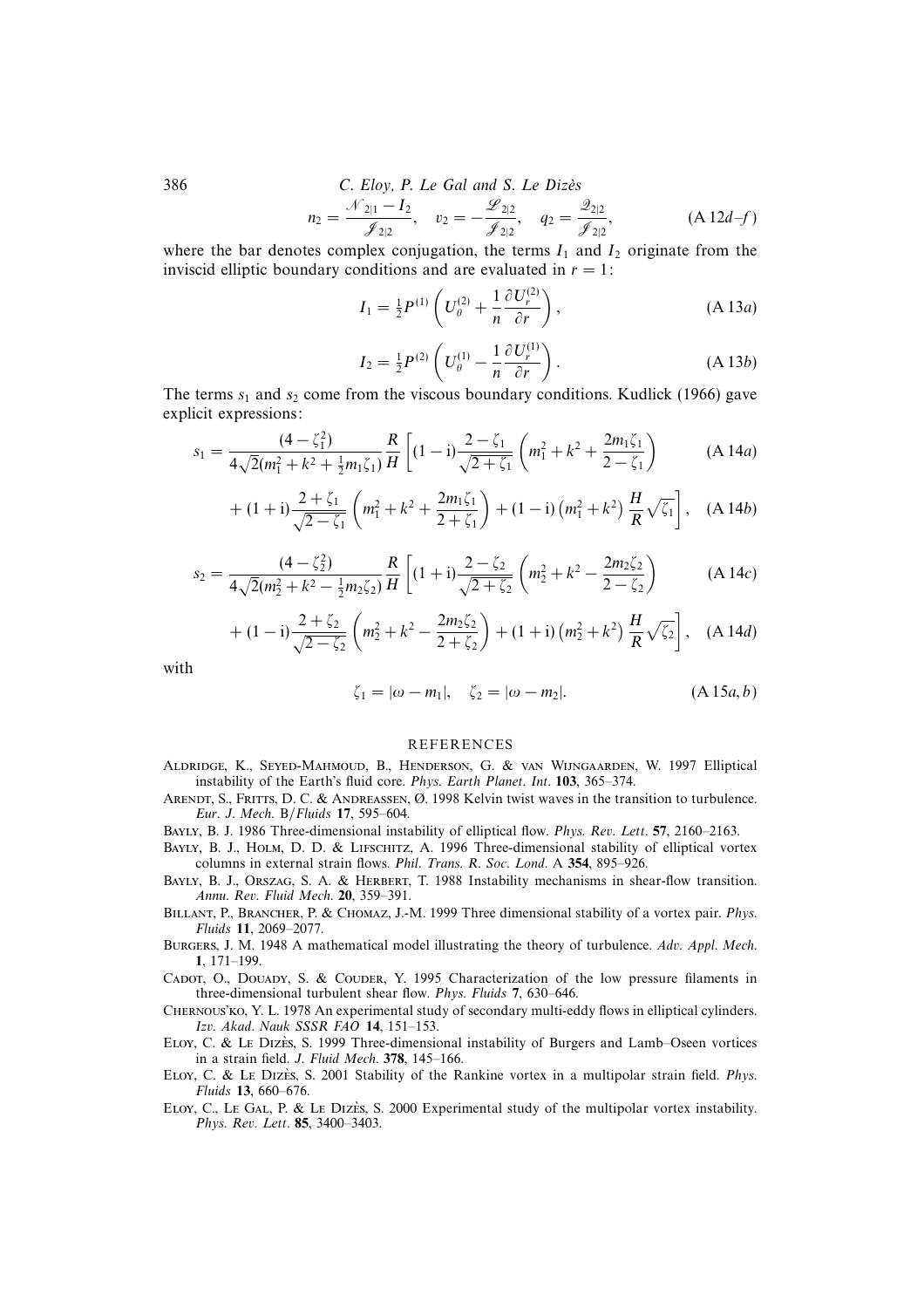- Fabijonas, B., Holm, D. D. & Lifschitz, A. 1997 Secondary instabilities of flows with elliptical streamlines. Phys. Rev. Lett. **78**, 1900–1903.
- GAUTHIER, G., GONDRET, P. & RABAUD, M. 1998 Motions of anisotropic particules: application to visualization of three-dimensional flows. Phys. Fluids **10**, 2147–2154.
- Gledzer, E. B., Dolzhanskiy, F. V., Obukhov, A. M. & Ponomarev, V. M. 1975 An experimental and theoretical study of the stability of motion of a liquid in an elliptical cylinder. Izv. Acad. Sci. USSR Atmos. Oceanic Phys. **11**, 617–622.
- Gledzer, E. B., Novikov, Y. V., Obukhov, A. M. & Chusov, M. A. 1974 An investigation of the stability of liquid flows in a three-axis ellipsoid. Izv. Acad. Sci. USSR Atmos. Oceanic Phys. **10**, 69–71.
- GLEDZER, E. B. & PONOMAREV, V. M. 1992 Instability of bounded flows with elliptical streamlines. J. Fluid Mech. **240**, 1–30.
- Greenspan, H. P. 1968 The Theory of Rotating Fluids. Cambridge University Press.
- JIMÉNEZ, J. & WRAY, A. A. 1998 On the characteristics of vortex filaments in isotropic turbulence. J. Fluid Mech. **373**, 255–285.
- KELVIN, LORD 1880 Vibrations of a columnar vortex. Phil. Mag. 10, 155-168.
- Kerswell, R. R. 1994 Tidal excitation of hydromagnetic waves and their damping in the earth. J. Fluid Mech. **274**, 219–241.
- Kerswell, R. R. 1999 Secondary instabilities in rapidly rotating fluids: inertial wave breakdown. J. Fluid Mech. **382**, 283–306.
- Kerswell, R. R. 2002 Elliptical instability. Annu. Rev. Fluid Mech. **34**, 83–113.
- Kerswell, R. R. & Barenghi, C. F. 1995 On the viscous decay rates of inertial waves in a rotating cylinder. J. Fluid Mech. **285**, 203–214.
- Kerswell, R. R. & Malkus, W. V. R. 1998 Tidal instability as the source for Io's magnetic signature. Geophys. Res. Lett. **25**, 603–606.
- KIDA, S. & OHKITANI, K. 1992 Spatiotemporal intermittency and instability of a forced turbulence. Phys. Fluids A **4**, 1018–1027.

Kobine, J. J. 1995 Inertial wave dynamics in a rotating and precessing cylinder. J. Fluid Mech. **303**, 233–252.

- KUDLICK, M. 1966 On the transient motions in a contained rotating fluid. PhD thesis, Massachussets Institute of Technology.
- Le Dizès, S. & ELoy, C. 1999 Short-wavelength instability of a vortex in a multipolar strain field. Phys. Fluids **11**, 500–502.
- Leweke, T. & Williamson, C. H. K. 1998a Cooperative elliptic instability of a vortex pair. J. Fluid Mech. **360**, 85–119.
- LEWEKE, T. & WILLIAMSON, C. H. K. 1998b Three-dimensional instabilities in wake transition. Eur. J. Mech. B/Fluids **17**, 571–586.
- Lifschitz, A. & Fabijonas, B. 1996 A new class of instabilities of rotating fluids. Phys. Fluids **8**, 2239–2241.
- McEwan, A. D. 1971 Degeneration of resonantly-excited standing internal gravity waves. J. Fluid Mech. **50**, 431–448.
- Malkus, W. V. R. 1989 An experimental study of global instabilities due to tidal (elliptical) distortion of a rotating elastic cylinder. Geophys. Astrophys. Fluid Dyn. **48**, 123–134.
- Malkus, W. V. R. & Waleffe, F. A. 1991 Transition from order to disorder in elliptical flow: a direct path to shear flow turbulence. In Advances in turbulence III (ed. A. V. Johansson & P. H. Alfredsson). Springer.
- Manasseh, R. 1996 Nonlinear behaviour of contained inertia waves. J. Fluid Mech. **315**, 151–173.
- Mason, D. M. & Kerswell, R. R. 1999 Nonlinear evolution of the elliptical instability: an example of inertial breakdown. J. Fluid Mech. **396**, 73–108.
- Meunier, P. & Leweke, T. 2001 Three-dimensional instability during vortex merging. Phys. Fluids **13**, 2747–2750.
- Meunier, P. & Leweke, T. 2002 Analysis and minimization of errors due to high gradients in particle image velocimetry. Exps. Fluids (submitted).
- MOFFATT, H. K., KIDA, S. & OHKITANI, K. 1994 Stretched vortices the sinews of turbulence; large-Reynolds-number asymptotics. J. Fluid Mech. **259**, 241–264.
- Moore, D. W. & Saffman, P. G. 1975 The instability of a straight vortex filament in a strain field. Proc. R. Soc. Lond. A **346**, 413–425.